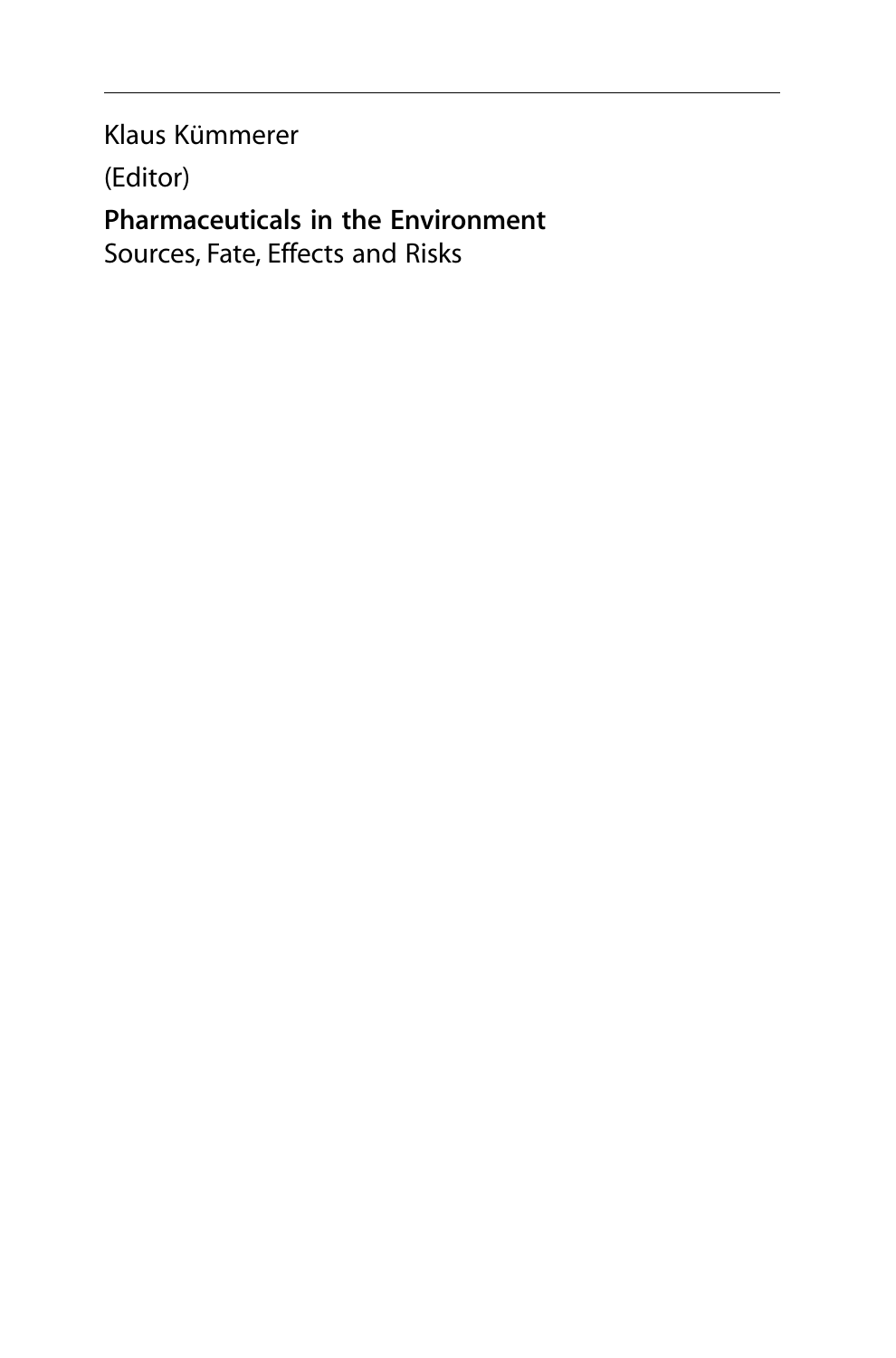Klaus Kümmerer (Editor)

# **Pharmaceuticals in the Environment**

**Sources, Fate, Effects and Risks**

Third edition With 108 Figures and 62 Tables

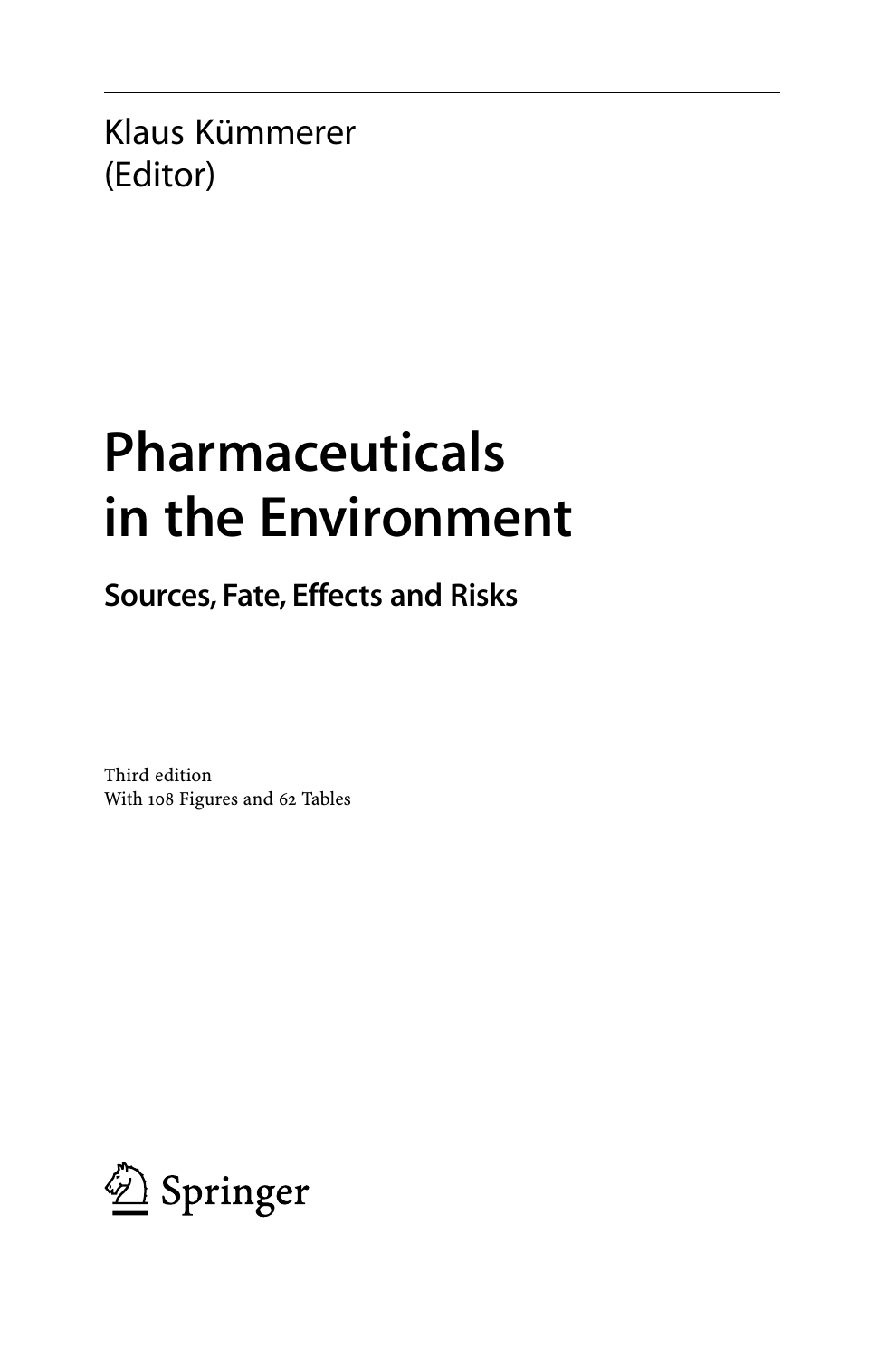#### **Editor**

#### **Prof. Dr. Klaus Kümmerer**

Department of Environmental Health Sciences University Medical Center Freiburg Breisacher Straße 115 B 79106 Freiburg, Germany E-mail: klaus.kuemmerer@uniklinik-freiburg.de

ISBN: 978-3-540-74663-8 e-ISBN: 978-3-540-74664-5

Library of Congress Control Number: 2008926949

© 2008, 2004, 2001 Springer-Verlag Berlin Heidelberg

This work is subject to copyright. All rights are reserved, whether the whole or part of the material is concerned, specifically the rights of translation, reprinting, reuse of illustrations, recitations, broadcasting, reproduction on microfilm or in any other way, and storage in data banks. Duplication of this publication or parts thereof is permitted only under the provisions of the German Copyright Law of September 9, 1965, in its current version, and permission for use must always be obtained from Springer. Violations are liable to prosecution under the German Copyright Law.

The use of general descriptive names, registered names, trademarks, etc. in this publication does not imply, even in the absence of a specific statement, that such names are exempt from the relevant protective laws and regulations and therefore free for general use.

Cover design: WMX Design GmbH, Heidelberg Typesetting: Uwe Imbrock, Stasch · Verlagsservice, Bayreuth (stasch@stasch.com) Production: Christine Adolph

Printed on acid-free paper 30/2133/CA – 5 4 3 2 1 0

springer.com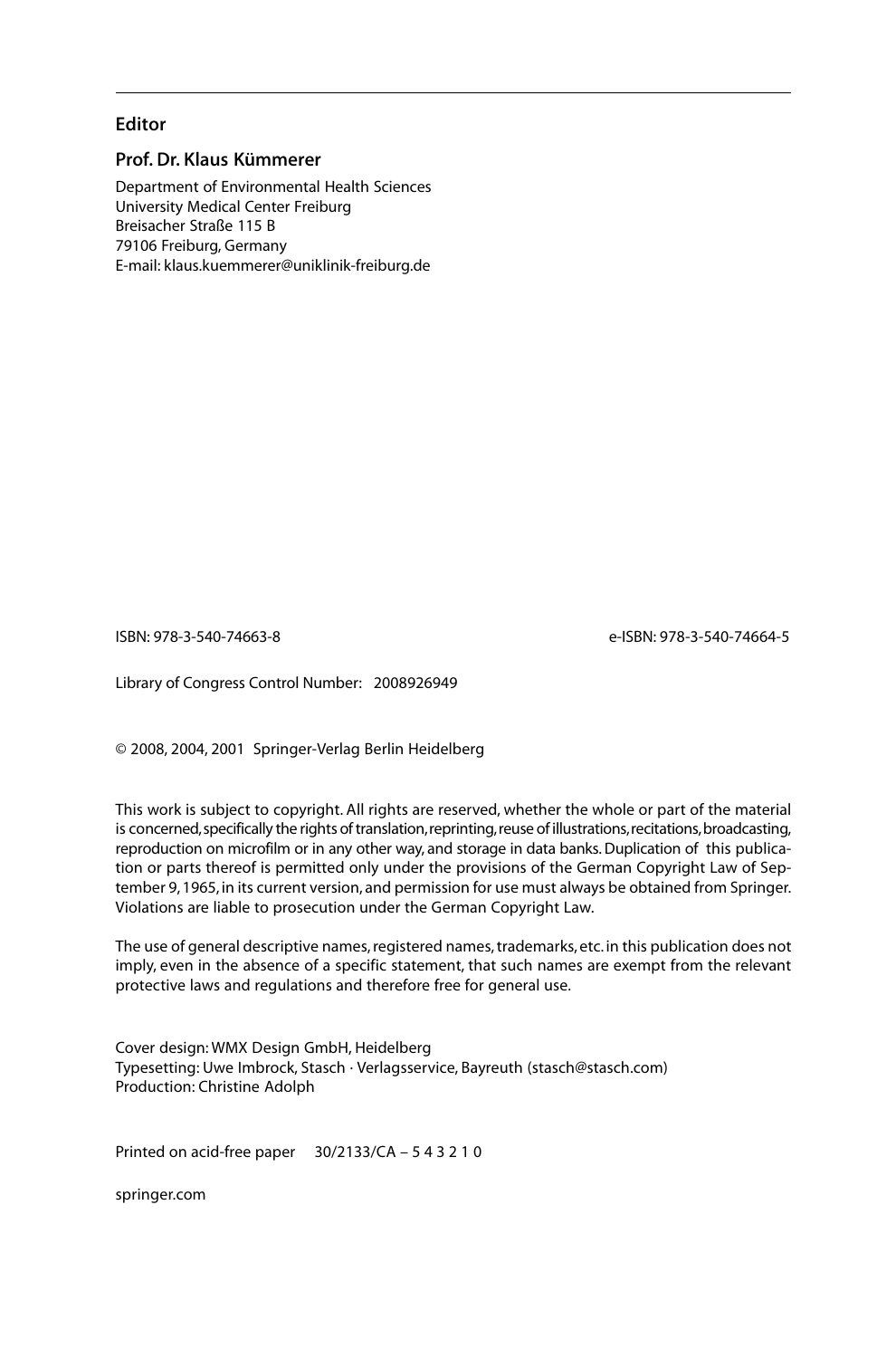### **Foreword**

When the first green wave appeared in the mid and late 1960s, it was considered a feasible task to solve pollution problems. The visible problems were mostly limited to point sources, and a comprehensive "end of the pipe technology" (= environmental technology) was available. It was even seriously discussed in the US that what was called "zero discharge" could be attained by 1985.

It became clear in the early 1970s that zero discharge would be too expensive, and that we should also rely on the self purification ability of ecosystems. That called for the development of environmental and ecological models to assess the self purification capacity of ecosystems and to set up emission standards, considering the relationship between impacts and effects in the ecosystems. This idea is illustrated in Fig. 0.1. A model is used to relate an emission to its effect on the ecosystem and its components. The relationship is applied to select a good solution to environmental problems by application of environmental technology.

Meanwhile, it has been disclosed that what we could call the environmental crisis is much more complex than we initially thought. We could, for instance, remove heavy metals from wastewater, but where should we dispose the sludge containing the heavy metals? Resource management pointed towards recycling to replace removal. Nonpoint sources of toxic substances and nutrients, chiefly originating from agriculture, emerged as new threatening environmental problems in the late 1970s. The focus on global environmental problems such as the greenhouse effect and the decomposition of the ozone layer added to the complexity. It was revealed that we use as much as about 100 000 chemicals, which may threaten the environment due to their more or less toxic effects on plants, animals, humans and entire ecosystems. In most industrialised countries comprehensive environmental legislation was introduced to regulate the wide spectrum of different pollution sources. Trillions of dollars have been invested in pollution abatement on a global scale, but it seems that two or more new problems emerge

**Fig. 0.1.** The strategy applied in environmental management in the early 1970s is illustrated. An ecological model is used to relate an emission to its effect on the ecosystem and its components. The relationship is applied to select a good solution to environmental problems by application of environmental technology

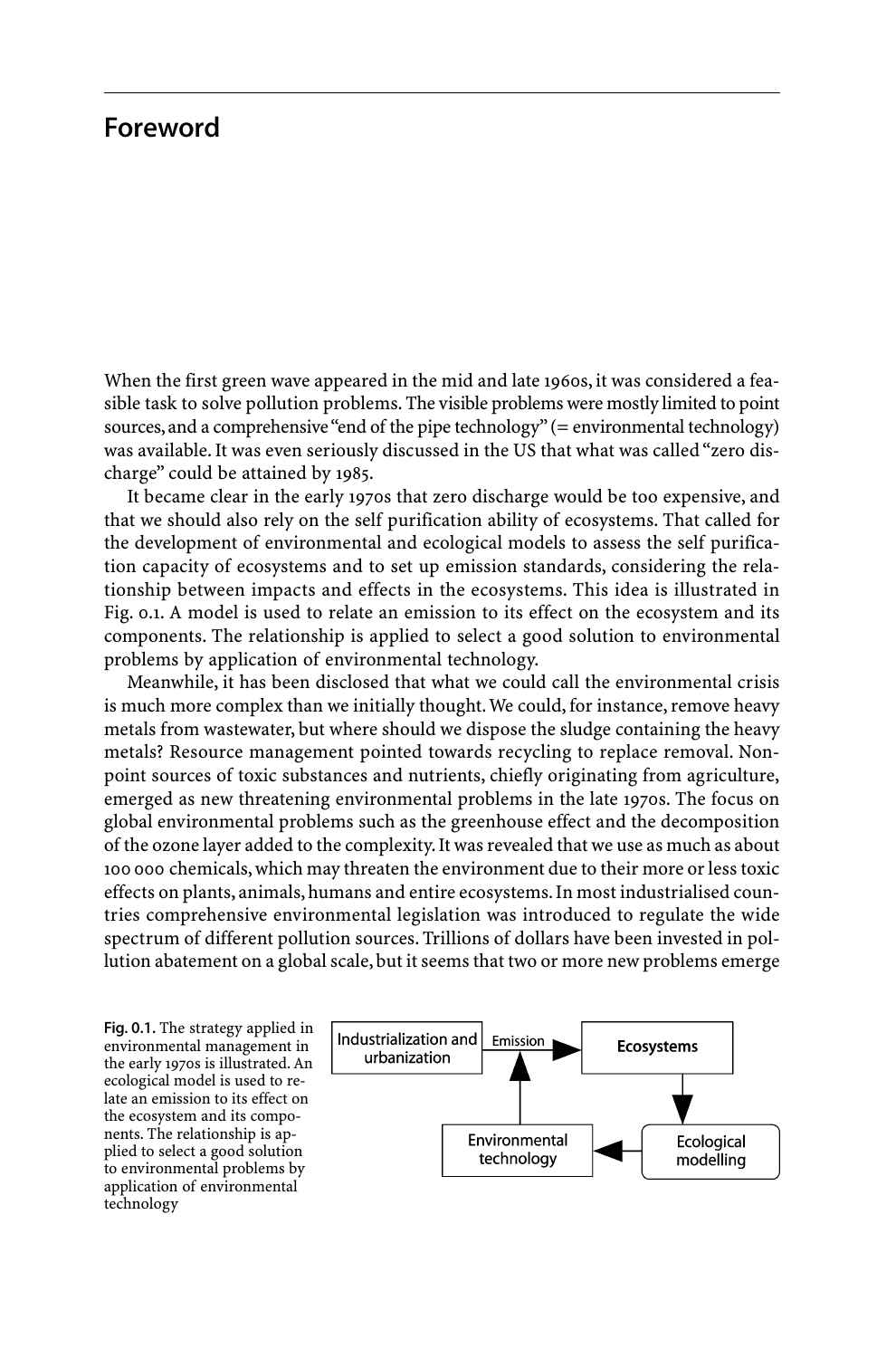for each problem that we solve. Our society does not seem geared toward solving environmental problems, or is there perhaps another explanation?

Recently, standards for environmental management in industries and green accounting have been introduced. The most widely applied standards today for industrial environmental management are the ISO 14000-series. These initiatives attempt to analyse our production systems to find new ways and methods to make our production more environmentally friendly. More than 100 countries have backed up the international standards for effective management of environmental impacts.

Figure 0.2 illustrates how complex environmental management is today. The first figure shows that a simultaneous application of environmental technology, ecotechnology, cleaner technology and environmental legislation is needed in environmental management.

Environmental technology offers a wide spectrum of methods that are able to remove pollutants from water, air and soil. These methods are particularly applicable to coping with point sources.

Cleaner technology explores the possibilities of recycling by-products or the final waste products or attempting to change the entire production technology to obtain reduced emissions. It attempts to answer the pertinent question: couldn't we produce our product using a more environmentally friendly method? It will to a great extent be based on environmental risk assessment, LCA and environmental auditing. The ISO 14000-series and risk reduction techniques are among the most important tools in the application of cleaner technology. The environmental risk assessment of chemicals is in this context a very important tool, as it results in a quantification of the environmental risk.

Ecotechnology covers the use of ecosystems to solve pollution problems, including the erection of artificial ecosystems. It also encompasses the technology that is applicable to the restoration of more or less deteriorated ecosystems. The mentioned classes of technologies cover a wide spectrum of methods. We have, for instance, many environmental technological methods to cope with different wastewater problems, and to

**Fig. 0.2.** The use of environmental models in environmental management, which, today, is very complex and must apply environmental technology, cleaner technology and ecotechnology. Models are used to select the right environmental management strategy. In addition, the global environmental problems, which also require the use of models as a synthesizing tool, play an increasing role

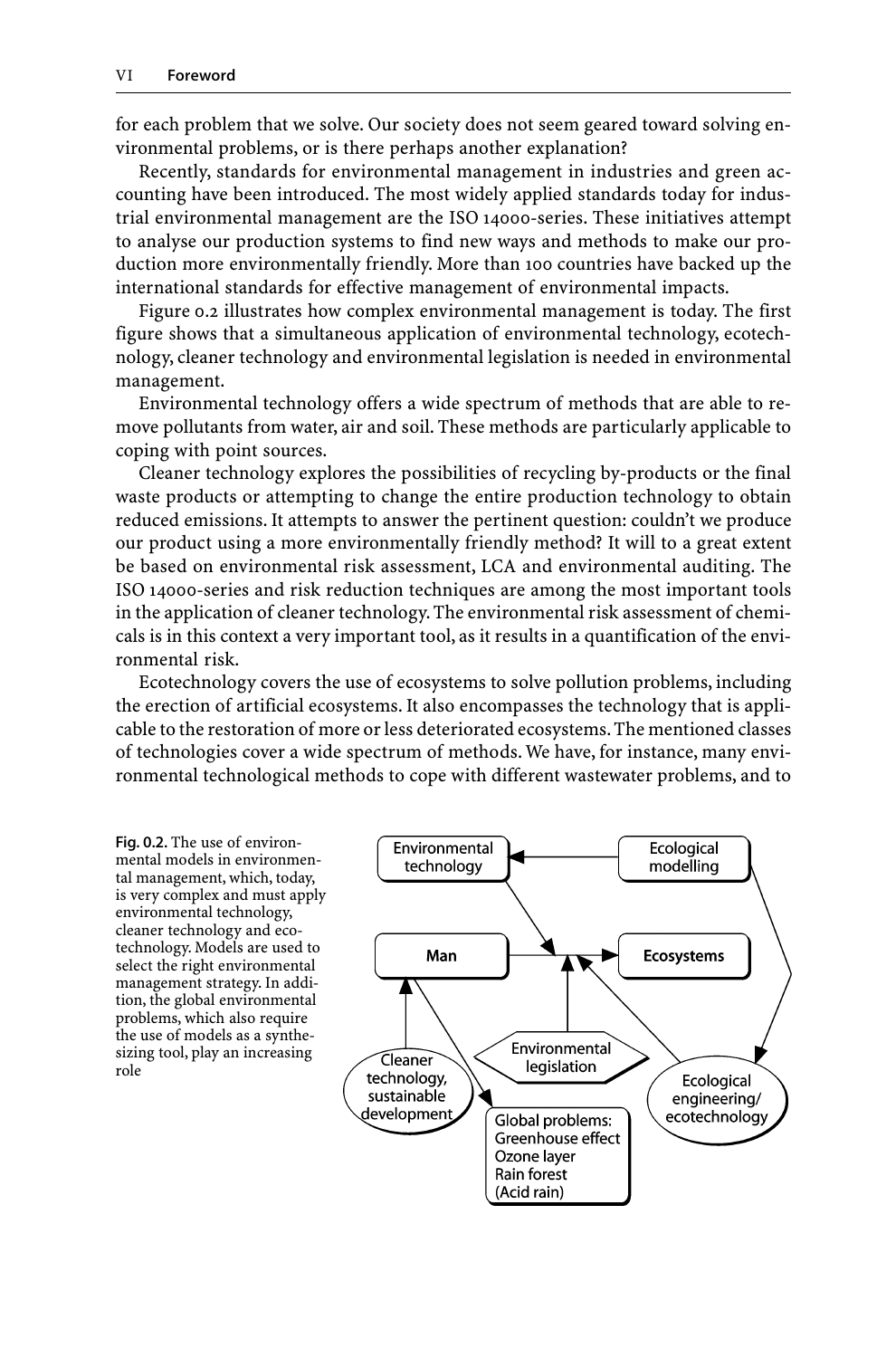select the right method or most often the right combination of methods, a profound knowledge of the applicability of the methods and of the processes and characteristics of the ecosystem receiving the emission is necessary.

Environmental legislation and green taxes may be used in addition to these classes of technology. They may in principle be used as regulating instruments in every step of the flow from raw materials and energy to final waste disposal of the used product.

The 20th century has introduced more than 100 000 chemicals that are used in our every day life, either in households, industries or agriculture. We have "blindly" introduced these chemicals without realising the consequences for the environment and directly and indirectly for human health. EU started to list these chemicals in the late 1970s, and since the mid 1980s it has been compulsory to set up an environmental risk assessment for all new chemicals. It was the idea, meanwhile, to make environmental risk assessments for the chemicals already in use, but it is going very slowly, and at the present rate, we shall not be able finish ERAs for all the applied chemicals in this century. Probably, it is necessary to speed up the evaluation of the chemicals in use, for instance by forging a closer cooperation between the environmental agencies and the chemical industry, in order to obtain a realistic picture of the environmental risk associated with the many chemicals we apply today.

It is strange that drugs were not included when a compulsory environmental risk assessment was introduced for new chemicals, because drugs have properties that cause suspicion about environmental effects. Drugs are

- biologically active.
- often mobile as the water solubility is high relative to the molecular weight. This is particularly true for metabolites of the drugs that can be found in urine and therefore also in the wastewater.
- not readily biodegradable.

Drugs have, in other words, properties that make them environmentally interesting.

Today, an environmental risk assessment is required for all new medical compounds used in veterinary drugs, but it is expected that this will also be required for human drugs in the near future.

This volume focuses on what we know but also what we don't know about drugs, or rather what we ought to know to understand the occurrence, the fate and the effect of the about 4 000 medical compounds that we are using in the drugs applied today. What basic knowledge do we have today about drugs to be able to set up ERAs for the medical compounds?

Recently (February 2000) Chemosphere published a special issue on "drugs in the environment." This issue contained several interesting papers on these topics. This volume is, however, the first book to review "drugs in the environment." A book can, of course, give more detailed information than scientific papers, and also make links to what is known more generally about chemical compounds in our environment. The publication of this book is therefore an important step forward in our effort to

- 1. understand the environmental occurrence and processes of drugs,
- 2. quantify their effects and risks and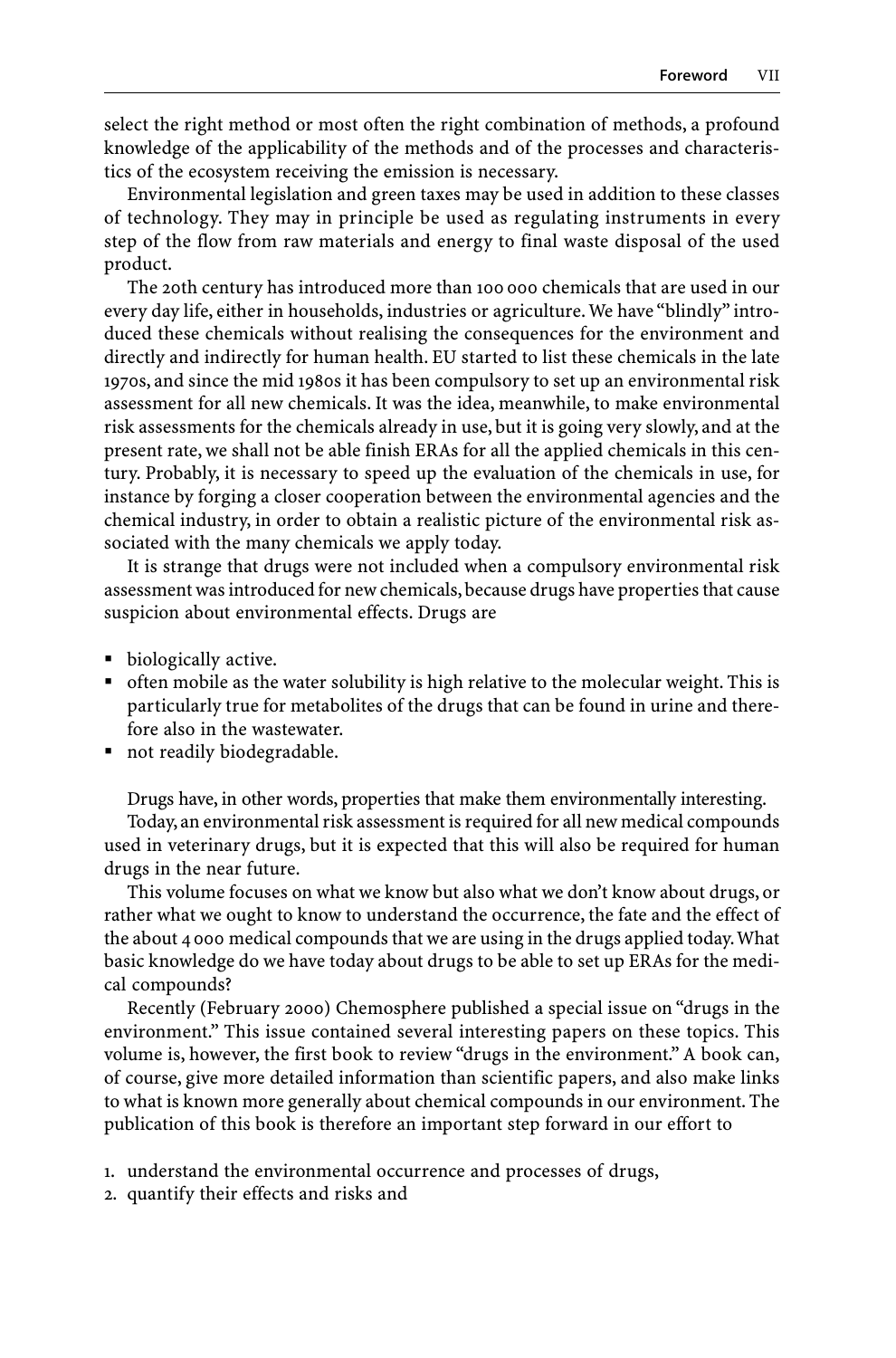- 3. properly abate the associated pollution problem by trying to give an answer to the following two pertinent questions:
	- Which medical compounds should be phased out and substituted by other compounds?
	- Could we solve some of the problems with environmental or cleaner technology? How?

At least a decade will pass before we have a proper overview of the many environmental problems that are associated with medical compounds discharged into the environment. At that time – ten or fifteen years from now? – we may have substituted the most environmentally harmful chemicals with other compounds as a concluding result of the performed ERAs. The focal point is, however, that we have a realistic knowledge about the risk involved in the use of medical compounds and can phase out the most risky compounds. This process has already started – slowly but surely – because the medical industry is very concerned today about the fate and effect of antibiotics and recommendations on which antibiotics to use from an environmental point of view can already to a certain extent be given today.

Sven Erik Jørgensen<sup>1</sup>

<sup>1</sup> *Current address*: Prof. Sven Erik Jørgensen, The Royal Danish School of Pharmacy, Department of Analytical and Pharmaceutical Chemistry, Universitetsparken 2, 2100 Copenhagen, Denmark, E-mail: SEJ@dfh.dk.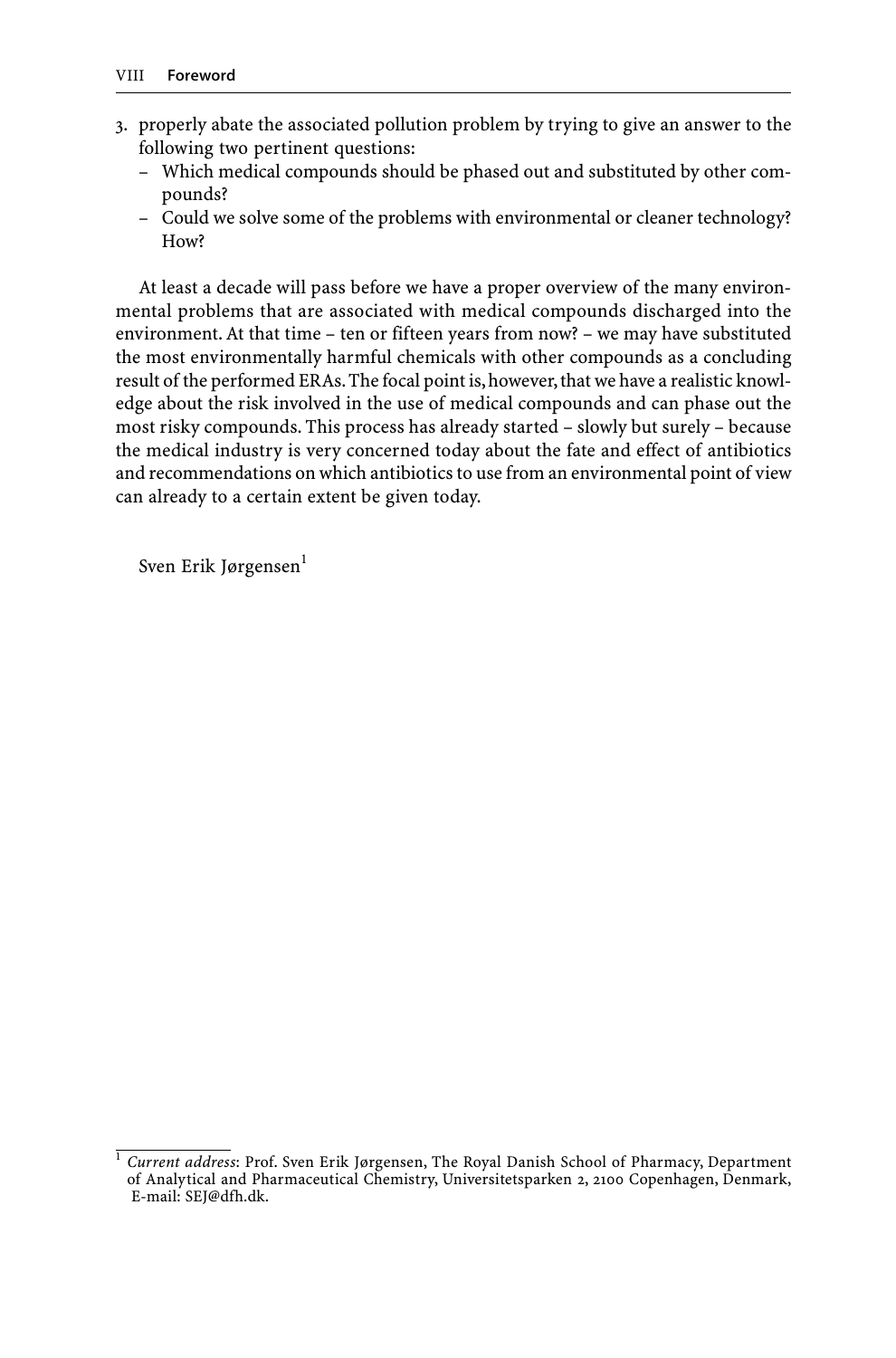## **Preface to the Third Edition**

Pharmaceuticals in the environment are still a "hot bed" of interest. Since the publication of the first edition in 2001 and the second edition in 2004 the focus of research has changed again. In the meantime, we have learned quite a lot about the fate, effects, and risks associated with the presence of pharmaceuticals in the aquatic and terrestrial environment. Anyway, there is still an increasing need for knowledge of pharmaceuticals in the environment.

The input and fate of parent compounds and the relative importance of different sources including compounds that up to now have only been scarcely investigated are still of interest. However, metabolites of human and animal metabolism are coming into focus. The same holds for products of transformation of parent compounds and metabolites in the environment, such as dead-end transformation products of biodegradation, oxidation or photolysis.

As it has been extensively demonstrated that the active compounds are present in the environment some of the interest in this field of research has moved from analysis of the compounds, which is still undertaken to effect studies to more extensive fate studies in the lab and in field trials. It has been found that environmental concentrations can cause effects in wildlife if proper tools are applied for effect assessment. The question of mixture toxicity has gained more and more attention. It has been learned that classical tests may underestimate effects and risks. The significance of antibiotic resistance in the environment is still not clear.

The long-awaited guideline for environmental risk assessment for human pharmaceuticals in the European Union has been in force since December 2006. Accordingly, more work has been done in the field of risk assessment and risk management. For compounds already on the market that constitute by far the biggest share this guideline is only applicable in case of the need for a renewal of the license. As for risk management strategies to eliminate pharmaceuticals from waste water or from the effluent of sewage treatment plants have been proposed and investigated. A tremendous amount of literature can now be found describing technical management measures such as oxidative or photolytic effluent treatment, filtering techniques, and application of charcoal. It has been learned however, that each of these approaches has its specific shortcomings. Therefore, additional approaches such as including people handling and using the compounds, and focussing on the properties of the compounds ("green pharmacy") have come into focus.

Accordingly, the 3rd edition has been largely changed again in comparison with the previous ones to address these new issues and the new lines of discussions and new findings. As in the previous editions, it gives an overview of the present state of knowledge presenting typical results and lines of discussion. Like the previous editions, this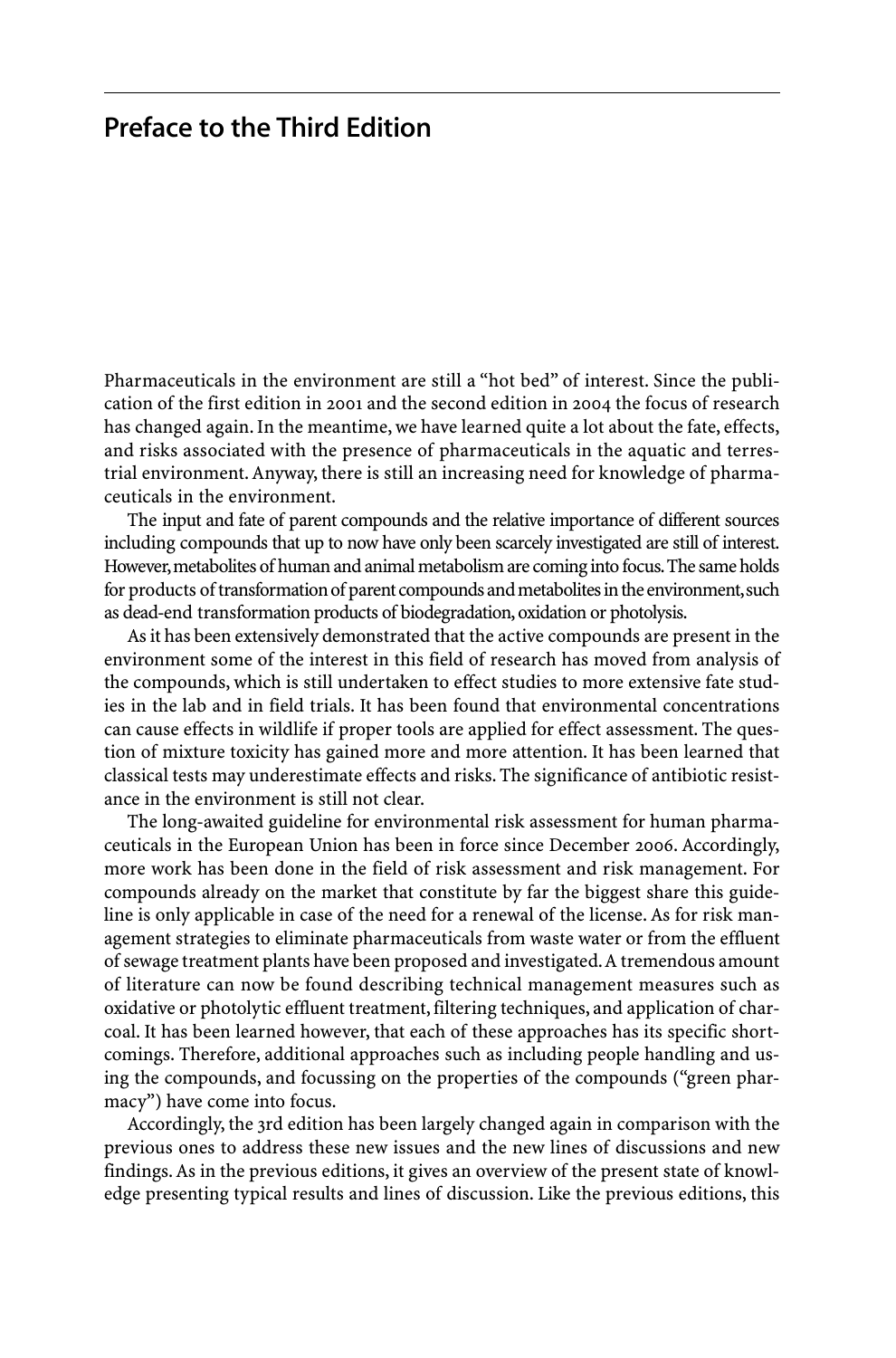one doesn't claim to give a complete overview including the fully detailed body of knowledge of pharmaceuticals in the environment. Rather, it addresses important and typical topics. In contrast, it highlights the most important questions and issues related to the presence of pharmaceuticals in the environment. It also provides many new findings that raise new questions and confirm earlier results.

This edition contains four major parts. In the first part, specifics of pharmaceuticals that distinguish them from "classical" micro-pollutants are addressed. In the second part, new findings on sources, occurrence and fate of pharmaceuticals in the environment are presented. In the third part, an overview of the current state of knowledge of effects of pharmaceuticals in in aquatic and terrestrial environmental is given. New, promising approaches to the study of the effects of pharmaceuticals in the environment are described. The fourth part addresses risk assessment issues starting with the EU guideline and practical experiences of its application. Shortcomings of the EU guidelines are discussed in several contributions. A brief description of the state of regulation of chemicals in Japan is also included. The final part is dedicated to risk management. As advanced STP effluent treatment as a management approach has already been addressed in the second edition and no generally new findings have been published since this time, only little space has been devoted to it. Instead mainly non technical approaches are presented here that are also of importance and are often overseen.

Accordingly, most of the contributions have replaced the ones of the second edition. They are addressing these new foci of research. The remaining ones have been updated. As a result, the 3rd edition is not only a revised and updated one but an additional new volume in a "series" of pharmaceuticals in the environment. The 1st and 2nd edition are still valuable sources of information and should be used together with this 3rd edition. Research needs are addressed within each chapter. Therefore, a separate chapter on research needs was omitted in this edition.

Again the edition of the book would have not been possible without the support of my co-workers in the research group of the Applied Environmental Research Section at the Department of Environmental Health Sciences at the Medical Center at Freiburg University. Special thanks to Radka Alexy, Petra Heiberger and Andreas Längin for their support of my daily routine, which gave me the necessary time to edit a book in such a dynamic field. Numerous discussions with colleagues, with contributors to the book and other people have been stimulating. Thank you to all those people who created the opportunity for discussion, the exchange of ideas and the sharing of results on the role of pharmaceuticals in the environment. This, as well as the encouraging comments and overwhelmingly positive feedback received for the second edition from many experts in the field encouraged the publisher and myself to publish a third edition. Thank you to Christian Witschel and his team from Springer Verlag Heidelberg who strongly supported the idea and helped to make the third edition possible. Thank you also to all the authors who gave up their precious time to contribute to this book.

A big thank you again to my wife Isolde, and my children Sarah and Yannik, with whom I was able to spend precious family time and without whose patience and encouragement neither this nor the preceding editions of the book would ever have been completed.

Klaus Kümmerer Freiburg, January 2008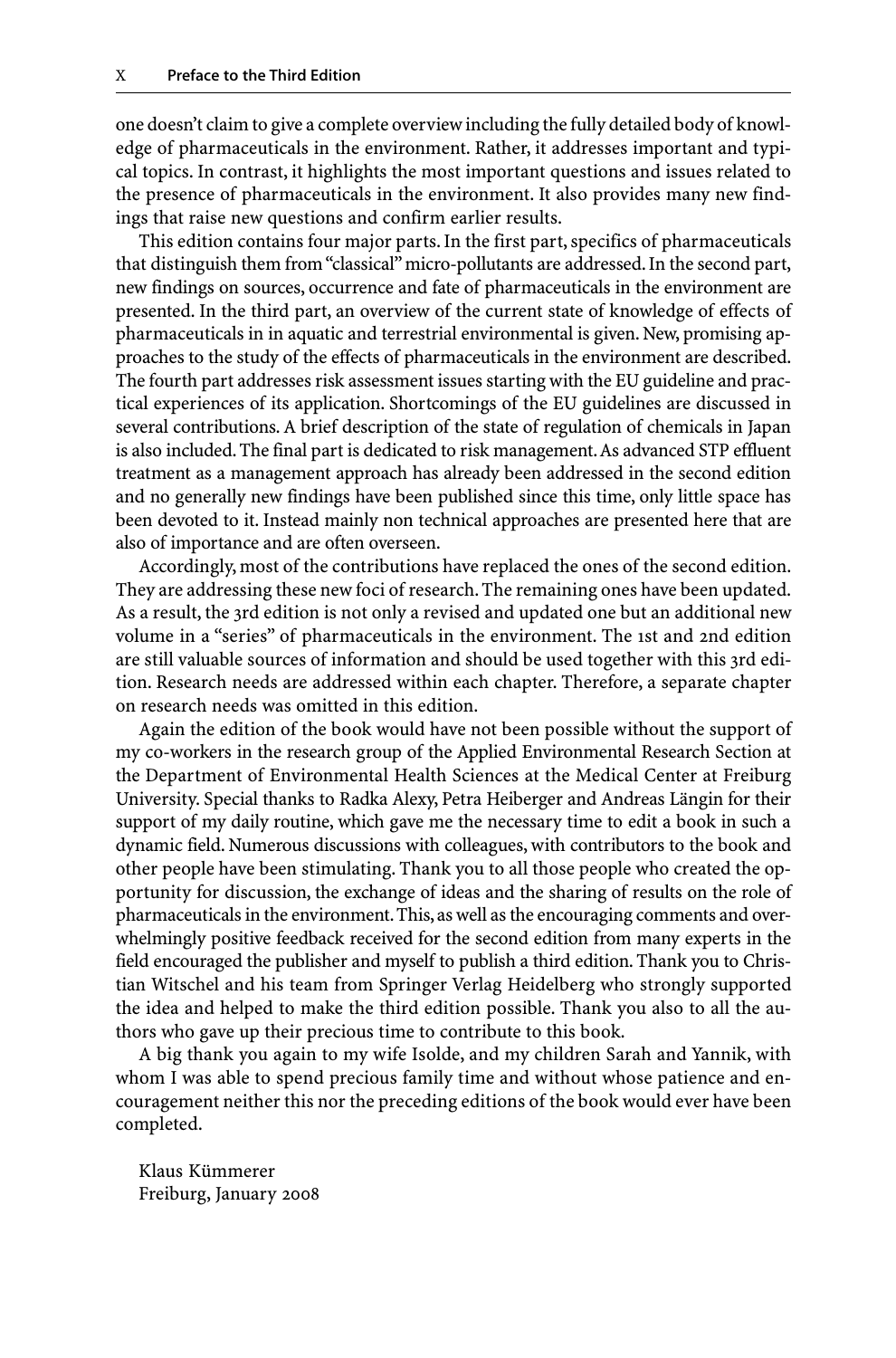## **Preface to the Second Edition**

The first edition of "Pharmaceuticals in the Environment" was sold out within two years. This is quite surprising for a book on such a specialised topic. Obviously, pharmaceuticals in the environment, their fate, effects, and the risks associated with their presence there are a "hot bed" of interest.

Since publication of the first edition, so much literature on the topic has been published in journals and proceedings that it is hard to keep an overview. Most of these papers have been of an analytical nature. The majority deal with the detection of pharmaceuticals in the aquatic environment, while others describe methods used to analyse pharmaceuticals in soil and the results of these analyses. The proportion of publications describing the occurrence and fate of pharmaceuticals in soils has increased since publication of the first edition. A minority of papers describe and assess the effects of pharmaceuticals on organisms in the aquatic environment and in the soil. The initiation of resistance and the selection of resistant bacteria in the environment has been addressed and intensively discussed. However, the significance of this topic is not yet clear. Furthermore, strategies to eliminate pharmaceuticals from waste water or from the effluent of STPs have been proposed and investigated. Introduction of restrictions relating to environmental aspects of pharmaceuticals are being discussed within the scope of EU regulatory procedure.

I have taken the opportunity provided by a second edition to revise and extend the book according to the enlarged body of knowledge on as yet unresolved, as well as newly emerging issues related to the input, occurrence and fate of pharmaceuticals in the environment, as well as the risks which they pose. The new edition gives an overview of the present state of knowledge with respect to typical results and lines of discussion. Like the first edition, this one makes no claim to give a complete overview of the state of the art of pharmaceuticals in the environment. Rather, it addresses important and typical topics and highlights the most important questions and issues related to the presence of pharmaceuticals in the environment. It also provides many new findings which raise new questions and confirm earlier results. The increased number of contributions and authors gathered in the second edition reflects with greater number of papers published, and of issues addressed, as well as the growing number of people from academia, official bodies and companies involved in the topic. It also reflects the intensified and ongoing discussions and the increased public awareness. Thus, in character, the second edition is more that of a general summary than was the case with the first edition.

The second edition of the book would have not been possible without the support of my co-workers in the research group of the Applied Environmental Research Sec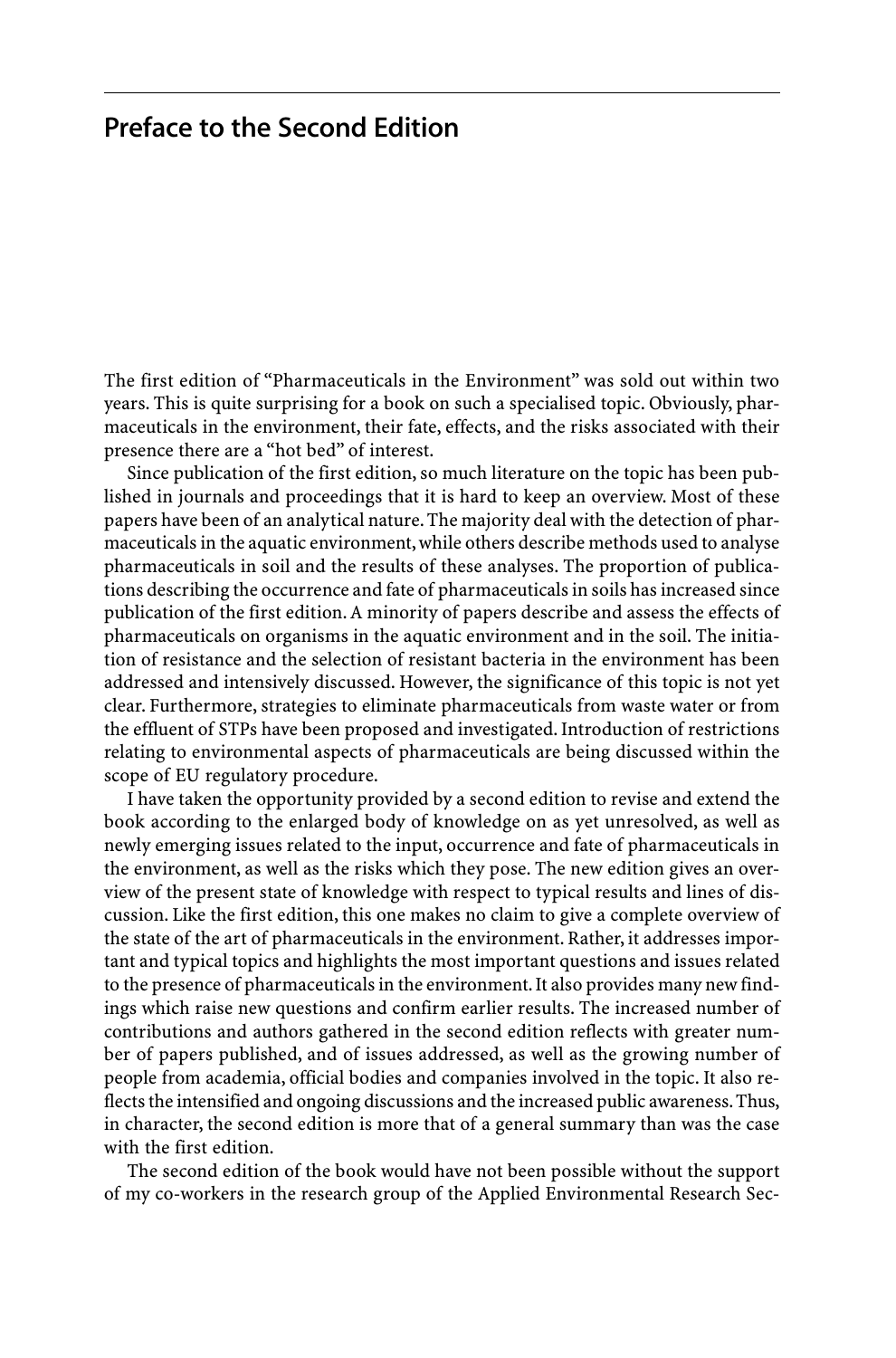tion of the Freiburg University Hospital Institute of Environmental Medicine and Hospital Epidemiology. Special thanks to Radka Alexy for her support in my daily routine, which gave me the necessary time to edit a book in such a dynamic field. I greatly acknowledge the support of Franz Daschner, Director of the Institute of Environmental Medicine and Hospital Epidemiolgy. Numerous discussions with colleagues, with contributors to the book and other people have been stimulating. Thank you to all those people who created the opportunity for discussion, the exchange of ideas and the sharing of results on the role of pharmaceuticals in the environment. This, as well as the encouraging comments and positive feedback received to the first edition from many experts in the field encouraged the publisher and myself to publish a second edition so soon after the first edition. Thank you to Christian Witschel and his colleagues from Springer-Verlag Heidelberg, who strongly supported the idea and helped make the second edition possible. Thank you also to all the authors who gave up their precious time to contribute to this book.

A big thank you also to my wife Isolde, and my children Sarah and Yannik, with whom I was able to spend precious family time and without whose patience and encouragement neither this nor the first edition of the book would ever have been completed.

Klaus Kümmerer Freiburg, November 2003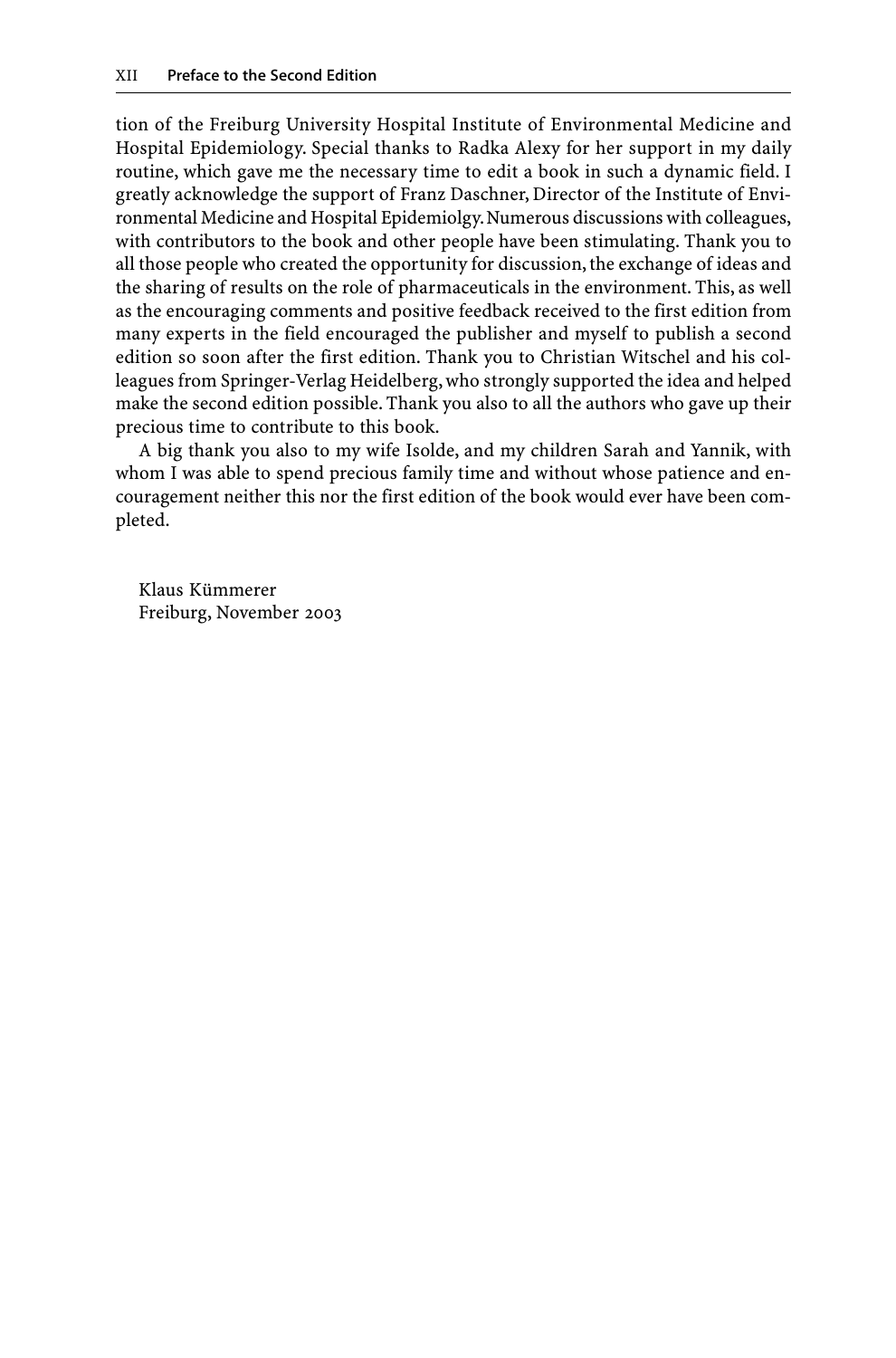## **Preface to the First Edition**

All of us use pharmaceuticals for ourselves or for our pets, in husbandry, in agriculture or in aquaculture. But who knows what will happen to the compounds after their administration or use? Are they distributed in the environment or are they eliminated beforehand? What are the possible effects and risks for humans and the environment in connection with the emission of pharmaceuticals into the environment? Pharmaceuticals, diagnostic aids as well as disinfectants used in medicine enter municipal sewage and the aquatic environment. Drugs and growth promoters used in veterinary medicine and husbandry are excreted by animals and emitted into soil via manure or can be part of the runoff from soils after heavy rain fall, which then passes into surface water. Drugs used in aquaculture are passed directly into surface water. Some, such as X-ray contrast media, are excreted completely unchanged, while others are metabolised either into metabolites, which are still active or inactive metabolites. Outdated medications or their remnants are sometimes disposed of down household drains or as (household) waste. The fate, occurrence and effects of pharmaceuticals in the aquatic and terrestrial environment is still mainly unknown.

The disposal of pharmaceuticals in the environment means that a huge number of different substances in different amounts, products and modes of action have to be considered. Therefore, it is difficult to obtain an appropriate overview on the ongoing research. It is even more difficult to identify the most important questions for a systematic approach. The information available is still scarce and not sufficient for sound assessment and decision-making. For this reason, the European Science Foundation (ESF), located in Strasbourg (France), commissioned the workshop "Pharmaceuticals in the Environment." It was held in July 1999 in Freiburg (Germany). The core of the book consists of issues discussed and explored in depth during this workshop. Some other authors, not present at the workshop, have been added.

The book does not claim to give a complete review of the state of the art related to pharmaceuticals in the environment. There is a lot of literature, symposia, international networking and research organising on EDSs. This is still lacking for pharmaceuticals other than hormones. This book gives a short review of the fate, occurence and effects of pharmaceuticals using examples of some typical compounds to highlight the most important questions and issues related to pharmaceuticals in the environment. Input, occurence, fate and effects as well as the possible risks and their assessment are addressed. The book also gives an introduction to this new field of environmental chemistry, ecotoxicology and environmental hygiene.

This book would not have been realised without the workshop "Pharmaceuticals in the Environment" commissioned by the European Science Foundation (ESF). Dr. A. Moth-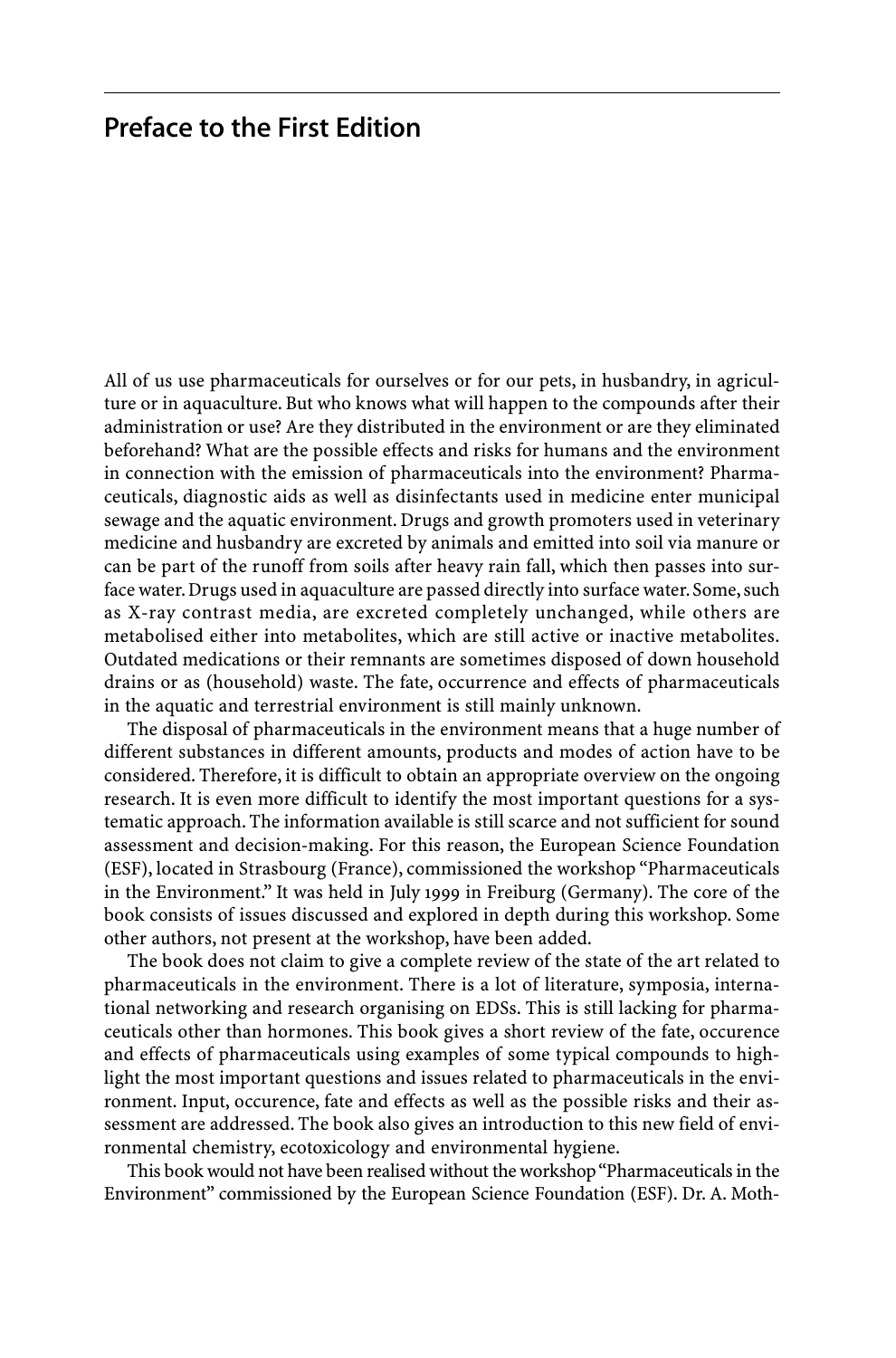Wiklund and her team from the Life and Environment Standing Commitee (LESC) at the ESF always gave good support whenever necessary. All the participants of the workshop contributed to the lively discussions and the identification of the important questions of research in the future. The contributors to this volume were very patient with the editor. The workshop and the book would have not been realised without the support of the director of the Institute of Environmental Medicine and Hospital Epidemiology at the Freiburg University Hospital, Prof. Dr. med. Franz Daschner, and of all my co-workers in the field of pharmaceuticals in the environment. Tina Kümpel and Birgit Stadel helped with the manuscripts. Dr. Witschel from Springer Verlag (Heidelberg) created the opportunity to publish this book. Special thanks to my wife and my children for their encouragement and their support.

Thank you!

Klaus Kümmerer Freiburg, January 2001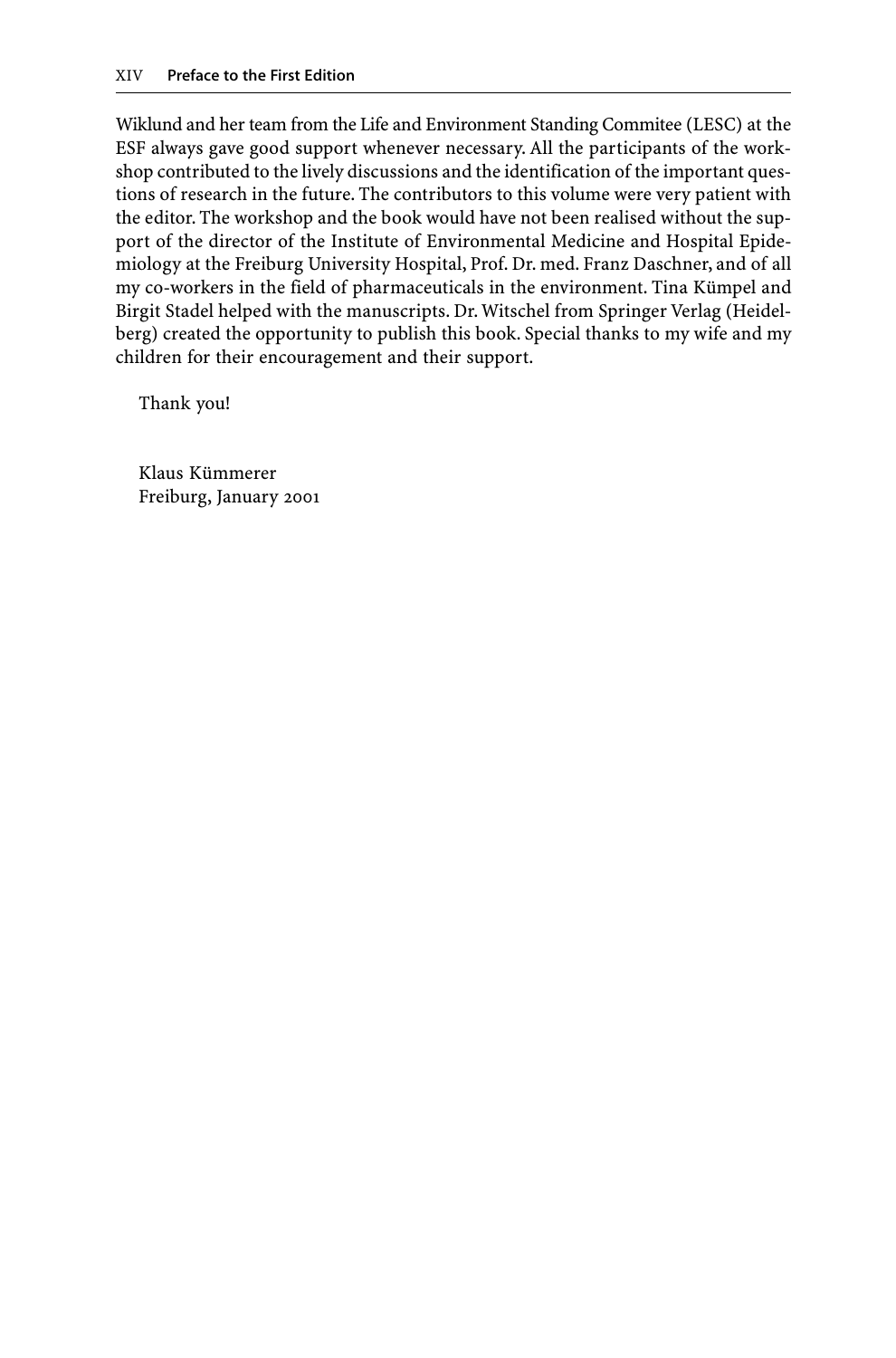# **Contents**

| 1              |                                                              |  |
|----------------|--------------------------------------------------------------|--|
| 1.1            | Parent Compounds, Metabolites and Transformation Products  3 |  |
|                | 1.1.1                                                        |  |
|                | 1.1.2.                                                       |  |
|                | 1.1.3                                                        |  |
|                | 1.1.4                                                        |  |
|                | 1.1.5                                                        |  |
|                | 1.1.6                                                        |  |
|                | 1.1.7                                                        |  |
|                | 1.1.8                                                        |  |
| 1.2            |                                                              |  |
|                | Elimination by Adsorption and Complexation  12<br>1.2.1      |  |
|                | 1.2.2                                                        |  |
| 1.3            |                                                              |  |
|                | 1.3.1                                                        |  |
|                | 1, 3, 2                                                      |  |
|                | 1.3.3                                                        |  |
| 1.4            |                                                              |  |
| 1.5            |                                                              |  |
| 1.6            |                                                              |  |
|                |                                                              |  |
| $\overline{2}$ | <b>Special Characteristics of Pharmaceuticals</b>            |  |
|                |                                                              |  |
| 2.1            |                                                              |  |
| 2.2            |                                                              |  |
| 2.3            |                                                              |  |
| 2.4            |                                                              |  |
| 2.5            |                                                              |  |
|                |                                                              |  |
|                | 2.5.2                                                        |  |
|                | 2.5.3                                                        |  |
|                |                                                              |  |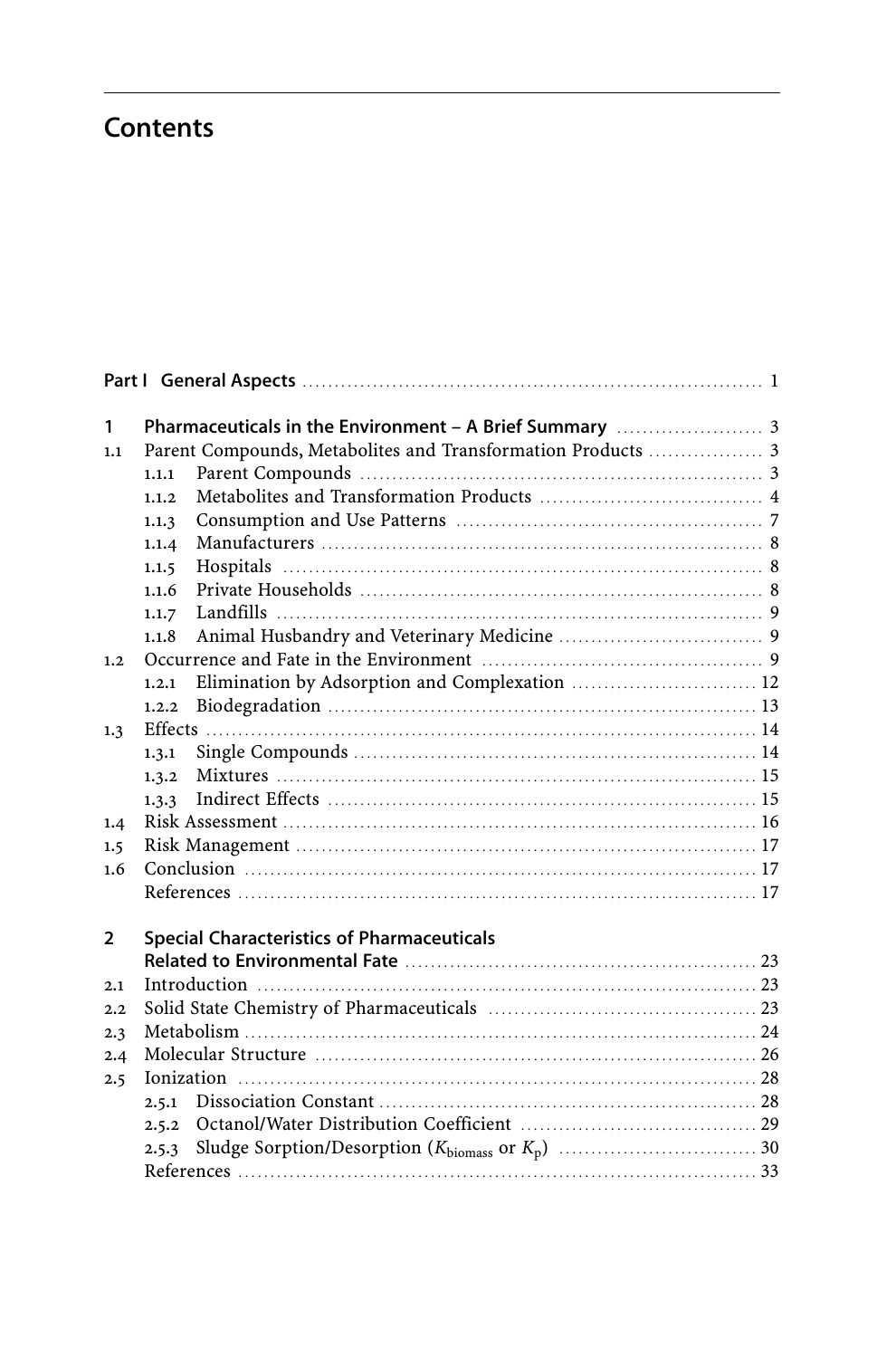| 3   | Drug Production Facilities - An Overlooked Discharge Source for   |  |
|-----|-------------------------------------------------------------------|--|
|     |                                                                   |  |
| 3.1 |                                                                   |  |
| 3.2 |                                                                   |  |
| 3.3 | Major Release of Drugs from Indian Manufacturers  38              |  |
| 3.4 |                                                                   |  |
| 3.5 | More Evidence of Release of APIs from Production Units  40        |  |
| 3.6 |                                                                   |  |
|     |                                                                   |  |
|     |                                                                   |  |
| 4   | Substance Flows Associated with Medical Care -                    |  |
|     |                                                                   |  |
| 4.1 |                                                                   |  |
|     | 4.1.1                                                             |  |
|     |                                                                   |  |
| 4.2 |                                                                   |  |
|     |                                                                   |  |
|     |                                                                   |  |
|     |                                                                   |  |
|     |                                                                   |  |
|     |                                                                   |  |
|     |                                                                   |  |
| 5   | <b>Pharmaceutical Residues in Northern European Environments:</b> |  |
|     |                                                                   |  |
| 5.1 |                                                                   |  |
|     | 5.1.1                                                             |  |
|     | 5.1.2                                                             |  |
|     | 5.1.3                                                             |  |
| 5.2 | Quantification of Pharmaceutical Substances in                    |  |
|     |                                                                   |  |
| 5.3 | Environmental Levels of Pharmaceuticals in                        |  |
|     |                                                                   |  |
| 5.4 |                                                                   |  |
| 5.5 | Transformation Under Cold Environmental Conditions  70            |  |
| 5.6 | Antimicrobial Residues Under Cold Environmental Conditions  71    |  |
| 5.7 |                                                                   |  |
|     |                                                                   |  |
|     |                                                                   |  |
| 6   |                                                                   |  |
| 6.1 |                                                                   |  |
| 6.2 |                                                                   |  |
|     |                                                                   |  |
|     |                                                                   |  |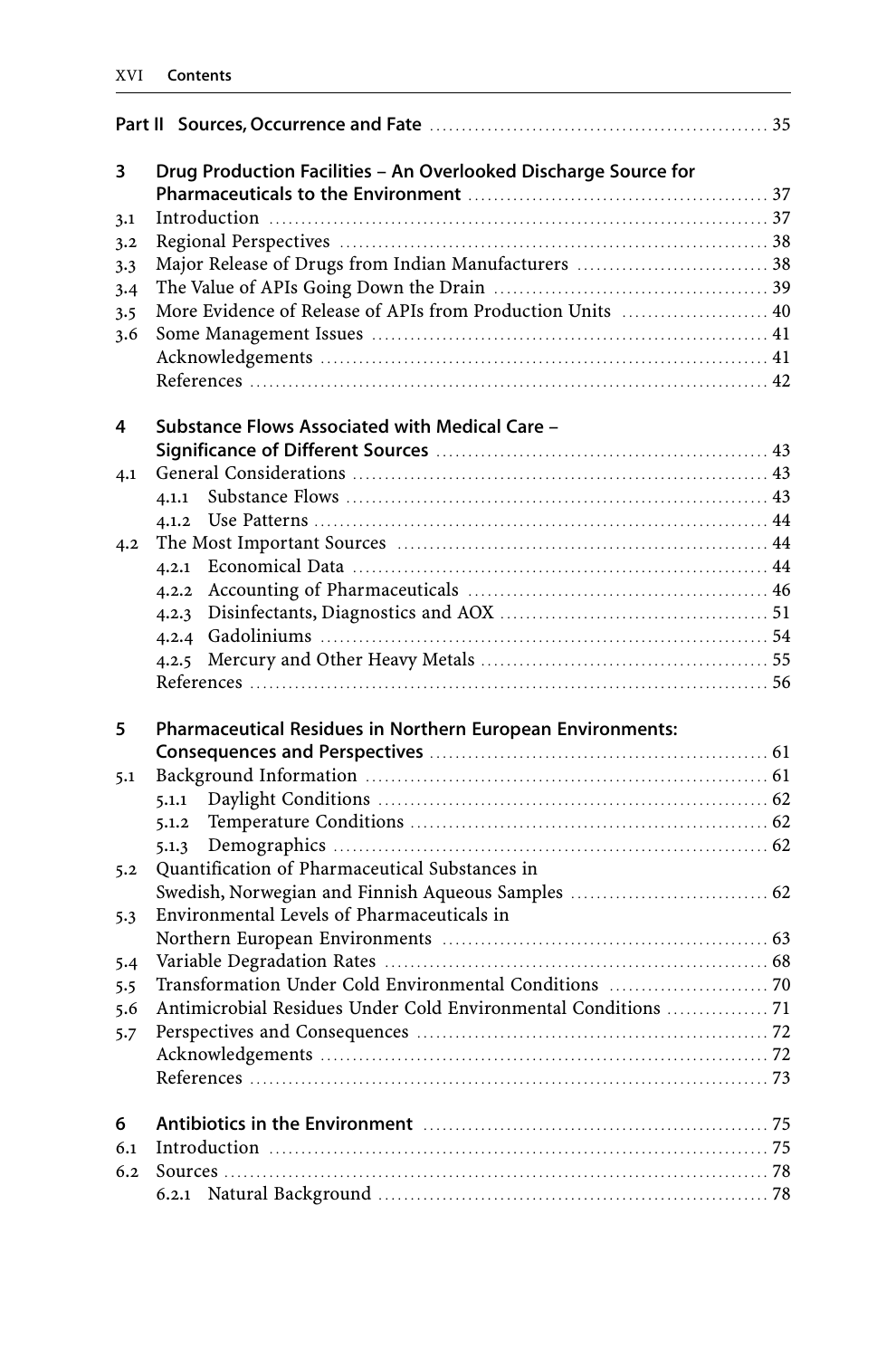|     | 6.2.2.                                                              |  |
|-----|---------------------------------------------------------------------|--|
|     | 6.2.3                                                               |  |
|     | 6.2.4 Veterinary Medicine and Animal Husbandry  81                  |  |
|     | 6.2.5                                                               |  |
|     |                                                                     |  |
| 6.3 |                                                                     |  |
|     | Wastewater, Surface Water, Groundwater, Drinking Water,<br>6.3.1    |  |
|     |                                                                     |  |
|     | 6.3.2                                                               |  |
|     | 6.3.3                                                               |  |
| 6.4 |                                                                     |  |
|     | 6.4.1                                                               |  |
|     | 6.4.2                                                               |  |
|     |                                                                     |  |
|     |                                                                     |  |
|     |                                                                     |  |
| 7   | Veterinary Antibiotics in Dust: Sources,                            |  |
|     | Environmental Concentrations, and Possible Health Hazards  95       |  |
| 7.1 |                                                                     |  |
| 7.2 | Sources and Environmental Concentrations of Antibiotics in Dust  95 |  |
| 7.3 |                                                                     |  |
| 7.4 |                                                                     |  |
|     |                                                                     |  |
|     |                                                                     |  |
|     |                                                                     |  |
| 8   |                                                                     |  |
| 8.1 |                                                                     |  |
| 8.2 | 8.2.1                                                               |  |
|     |                                                                     |  |
| 8.3 | 8.3.1                                                               |  |
|     | 8.3.2                                                               |  |
|     | 8.3.3                                                               |  |
| 8.4 |                                                                     |  |
|     |                                                                     |  |
|     |                                                                     |  |
|     |                                                                     |  |
| 8.5 |                                                                     |  |
| 8.6 |                                                                     |  |
| 8.7 |                                                                     |  |
|     |                                                                     |  |
|     |                                                                     |  |
| 9   | <b>Pharmaceuticals as Environmental Contaminants:</b>               |  |
|     |                                                                     |  |
| 9.1 |                                                                     |  |
| 9.2 | Data Evaluation (121)                                               |  |
| 9.3 |                                                                     |  |
|     |                                                                     |  |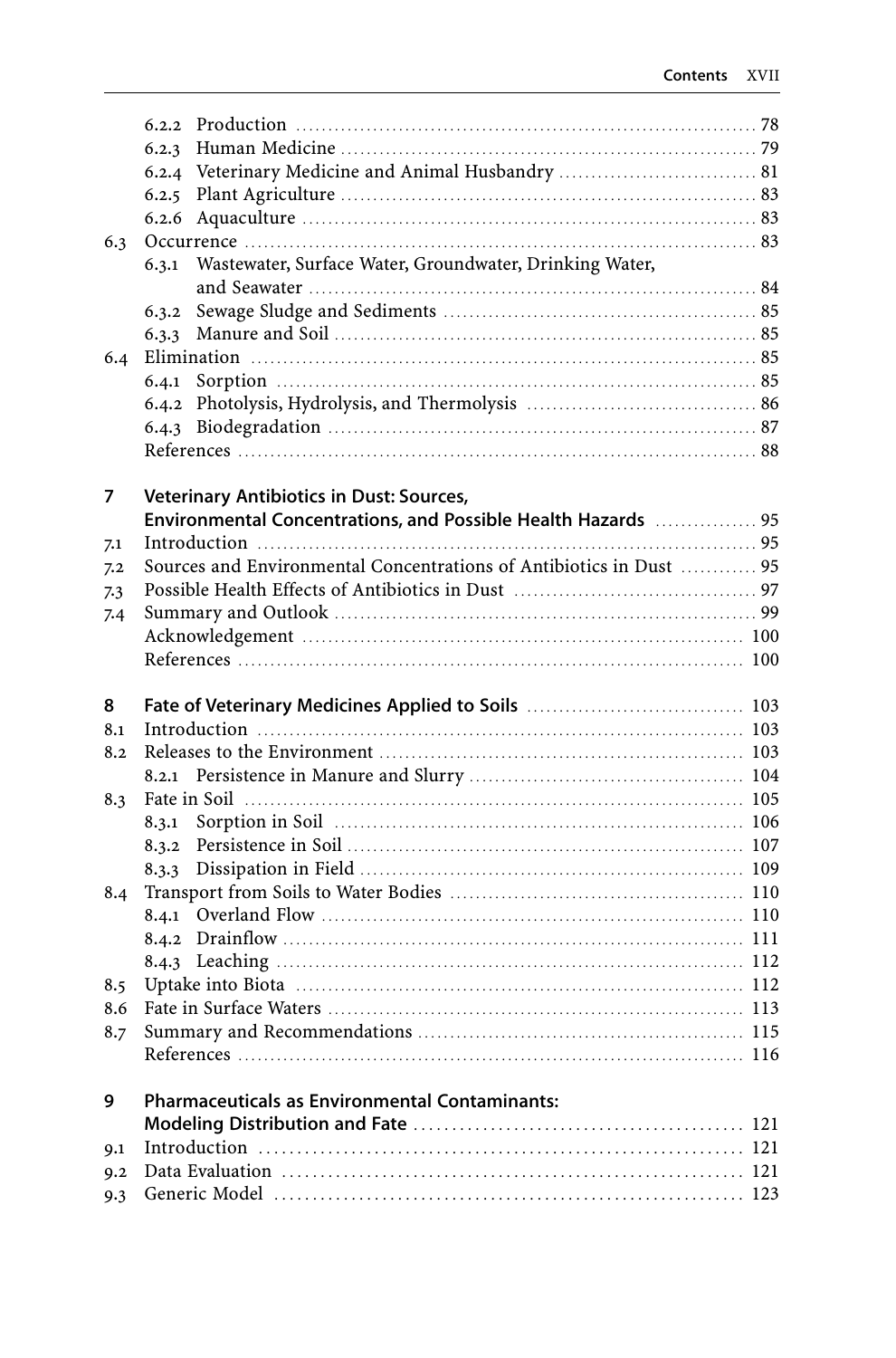| 9.4  |                                                                                                                 |  |
|------|-----------------------------------------------------------------------------------------------------------------|--|
| 9.5  |                                                                                                                 |  |
| 9.6  |                                                                                                                 |  |
|      |                                                                                                                 |  |
| 10   | Environmental Exposure Modeling: Application of PhATE™ and                                                      |  |
|      | GREAT-ER to Human Pharmaceuticals in the Environment  133                                                       |  |
|      |                                                                                                                 |  |
|      |                                                                                                                 |  |
|      | 10.3 Environmental Exposure Modeling of Pharmaceutical Compounds  134                                           |  |
|      |                                                                                                                 |  |
|      | 10.4 Watershed/Catchment-Based Environmental Models  137                                                        |  |
|      |                                                                                                                 |  |
|      |                                                                                                                 |  |
|      | 10.5 Parameterization, Sensitivity Analysis and Uncertainty  143                                                |  |
|      |                                                                                                                 |  |
|      |                                                                                                                 |  |
|      |                                                                                                                 |  |
|      |                                                                                                                 |  |
| 11   | Exposure Assessment Methods for Veterinary and Human-Use                                                        |  |
|      | Medicines in the Environment: PEC vs. MEC Comparisons  147                                                      |  |
| 11.1 |                                                                                                                 |  |
| 11.2 | Veterinary Medicines Released into the Environment  147                                                         |  |
|      |                                                                                                                 |  |
|      | 11.2.2 PEC vs. MEC Comparisons in Soil and Water  149<br>Human-Use Medicines Released into the Environment  155 |  |
| 11.3 |                                                                                                                 |  |
|      | 11.3.2 Comparisons of Predicted and Measured Concentrations  157                                                |  |
|      | 11.3.3 Batch Test Systems for Predicting Degradation and Sorption  164                                          |  |
|      | 11.4 Assessing the Risks of Human-Use Pharmaceuticals in Biosolids  166                                         |  |
| 11.5 |                                                                                                                 |  |
|      |                                                                                                                 |  |
|      |                                                                                                                 |  |
|      |                                                                                                                 |  |
|      |                                                                                                                 |  |
| 12   | Effects of Pharmaceuticals on Aquatic Organisms  175                                                            |  |
|      |                                                                                                                 |  |
|      | 12.2 Modes of Actions in Humans and Mammals and Targets in                                                      |  |
|      |                                                                                                                 |  |
|      |                                                                                                                 |  |
|      |                                                                                                                 |  |
|      |                                                                                                                 |  |
|      |                                                                                                                 |  |
|      | 12.3.4 Toxicity of Pharmaceutical Mixtures and Community Effects  190                                           |  |
|      | 12.4 Comparison of Effect Concentrations with                                                                   |  |
|      |                                                                                                                 |  |
|      |                                                                                                                 |  |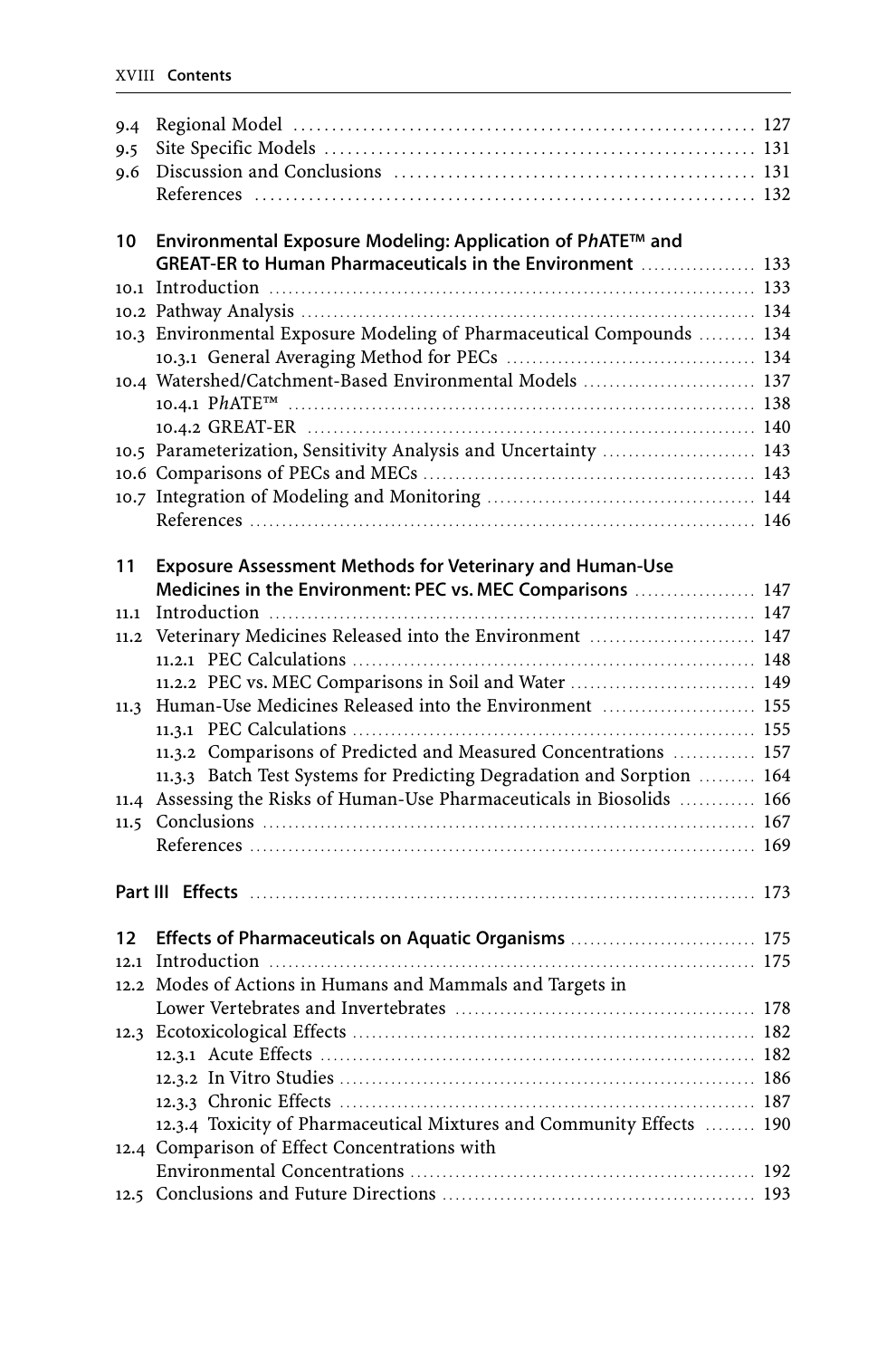|      | 12.5.3 Mixtures and Comparisons of Environmental and Effect Levels  196 |  |
|------|-------------------------------------------------------------------------|--|
|      |                                                                         |  |
|      |                                                                         |  |
|      |                                                                         |  |
| 13   | Another Example of Effects of Pharmaceuticals on                        |  |
|      | Aquatic Invertebrates: Fluoxetine and Ciprofloxacin  205                |  |
| 13.1 |                                                                         |  |
|      |                                                                         |  |
|      |                                                                         |  |
|      |                                                                         |  |
|      |                                                                         |  |
|      |                                                                         |  |
|      |                                                                         |  |
|      |                                                                         |  |
|      |                                                                         |  |
| 14   |                                                                         |  |
|      |                                                                         |  |
|      |                                                                         |  |
|      |                                                                         |  |
|      |                                                                         |  |
|      |                                                                         |  |
|      |                                                                         |  |
|      |                                                                         |  |
|      |                                                                         |  |
|      | 14.5.4 Wastewater, Municipal Sewage and Sewage Treatment Plants  234    |  |
|      |                                                                         |  |
|      |                                                                         |  |
|      |                                                                         |  |
|      |                                                                         |  |
|      |                                                                         |  |
|      |                                                                         |  |
|      |                                                                         |  |
|      |                                                                         |  |
|      |                                                                         |  |
|      |                                                                         |  |
| 15   | Realizing the Potential Benefits of Small Animal Models                 |  |
|      | for the Aquatic Hazard Assessment of Human Pharmaceuticals:             |  |
|      |                                                                         |  |
| 15.1 |                                                                         |  |
|      | 15.2 Proteins as Therapeutic Targets for Pharmaceuticals  245           |  |
|      | 15.3 Genes and Proteins are Often Conserved During Evolution  246       |  |
|      | 15.4 Crustaceans and Insects (Ecdysozoans) as Test Species  247         |  |
|      | 15.5 Annelids and Mollusks (Lophotrochozoans) as Test Species  249      |  |
|      |                                                                         |  |
|      |                                                                         |  |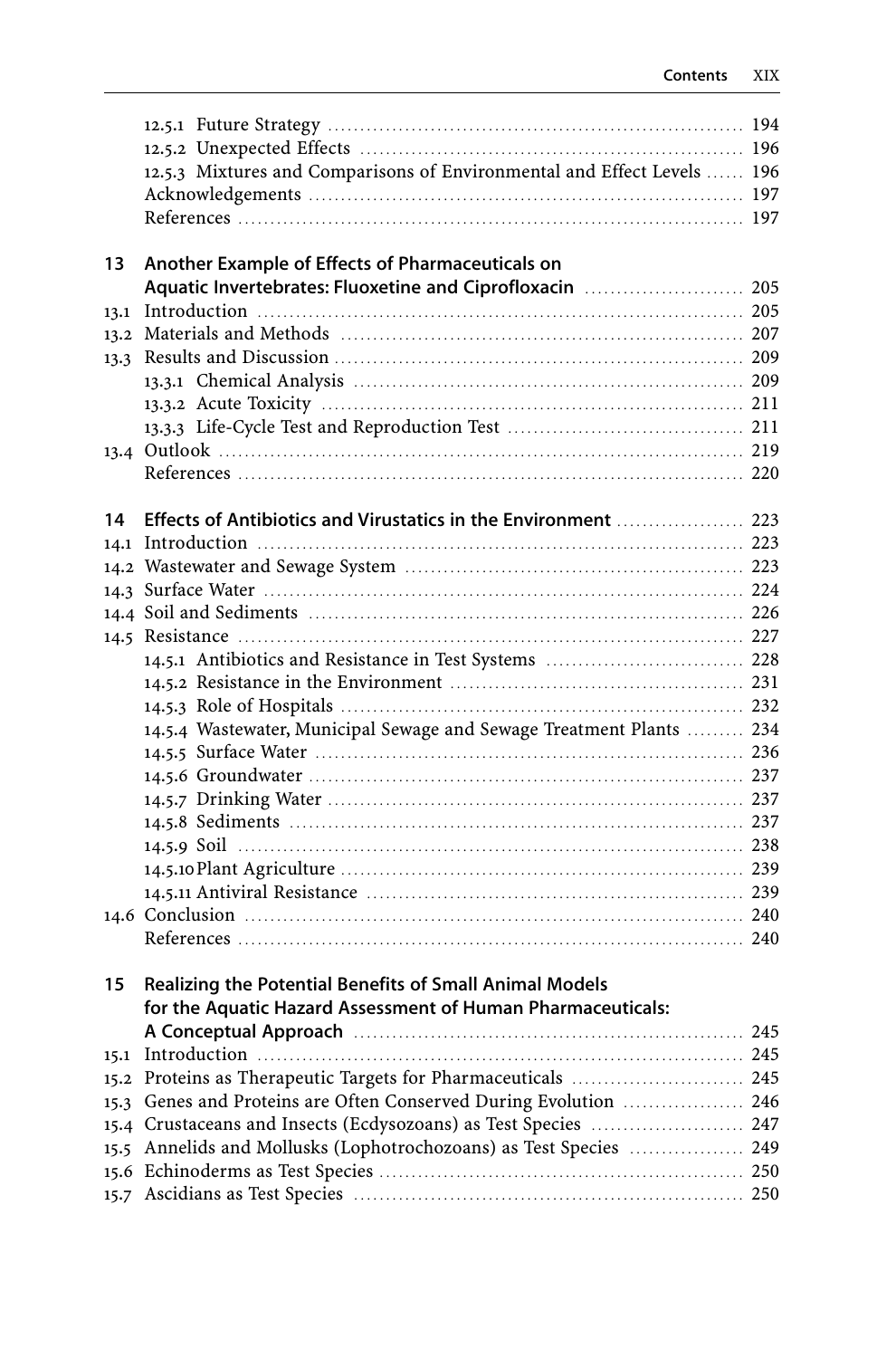|      | 15.8 A Rough Guide to Protein Targets and ADME Complexity  251    |     |
|------|-------------------------------------------------------------------|-----|
|      |                                                                   |     |
|      |                                                                   |     |
|      |                                                                   |     |
|      |                                                                   |     |
| 16   | On the Ecotoxicology of Pharmaceutical Mixtures  257              |     |
| 16.1 |                                                                   |     |
|      |                                                                   |     |
|      |                                                                   |     |
|      | 16.2.1 Whole-mixture Tests of Pharmaceutical Mixtures  260        |     |
|      |                                                                   |     |
|      |                                                                   |     |
|      |                                                                   |     |
|      |                                                                   |     |
|      |                                                                   |     |
|      | 16.3 Empirical Evidence on the Predictive Power of CA and IA  267 |     |
|      | 16.3.1 Should Mixture Effects be Generally Expected from          |     |
|      | Low-Effect Concentrations of Individual Pharmaceuticals?  269     |     |
|      | 16.4 CA and IA in the Context of Risk Assessment of               |     |
|      |                                                                   |     |
|      |                                                                   |     |
|      | 16.6 Open Questions, Challenges, Recommendations  272             |     |
|      |                                                                   |     |
|      |                                                                   |     |
|      |                                                                   |     |
| 17   | Chronic Mixture Toxicity of Pharmaceuticals to Daphnia -          |     |
|      | the Example of Nonsteroidal Anti-Inflammatory Drugs  277          |     |
| 17.1 |                                                                   |     |
|      |                                                                   |     |
|      |                                                                   |     |
| 17.2 |                                                                   |     |
|      |                                                                   |     |
|      |                                                                   |     |
|      |                                                                   |     |
| 17.4 |                                                                   |     |
|      |                                                                   |     |
| 18   |                                                                   |     |
|      | The Ecotoxicological Effects of Pharmaceuticals (Antibiotics and  |     |
|      | Antiparasiticides) in the Terrestrial Environment - A Review  285 |     |
|      |                                                                   |     |
|      |                                                                   |     |
|      |                                                                   | 286 |
|      |                                                                   |     |
|      |                                                                   | 291 |
|      |                                                                   |     |
|      | 18.3.4 Terrestrial Effects in the Current Guidance Documents  297 |     |
|      |                                                                   |     |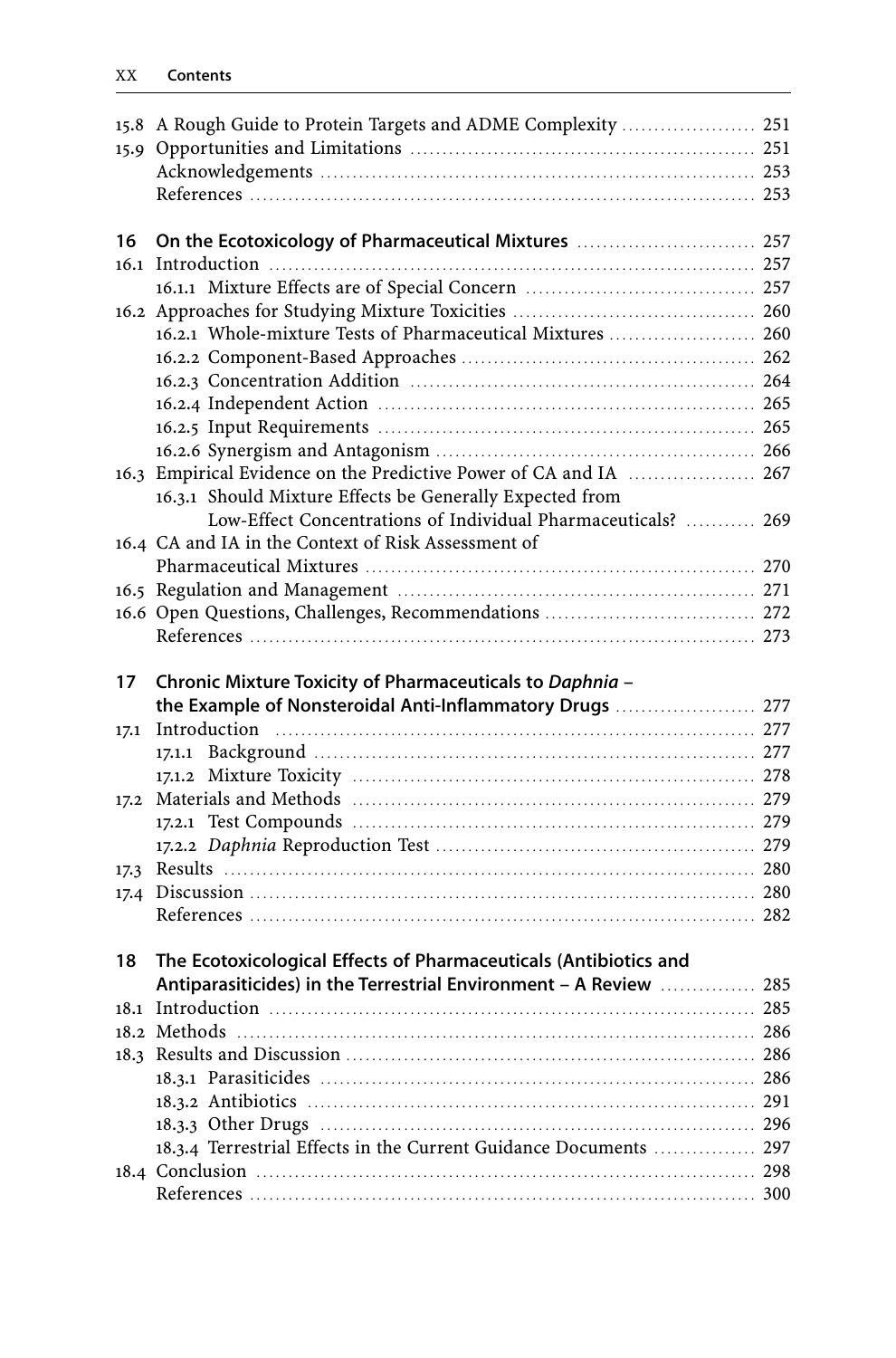| 19   | <b>Odorants - Potent Substances at Minor Concentrations:</b>       |     |
|------|--------------------------------------------------------------------|-----|
|      |                                                                    |     |
|      |                                                                    |     |
|      |                                                                    |     |
|      | 19.1.2 Emission of Chemicals versus Perception of Odors  307       |     |
|      |                                                                    |     |
|      |                                                                    |     |
|      |                                                                    |     |
|      |                                                                    |     |
|      | 19.2.1 Sender: Who and What Emits Infochemicals and When?  308     |     |
|      | 19.2.2 Infochemicals: What is Known About Their                    |     |
|      |                                                                    |     |
|      | 19.2.3 Receiver: When and How Does a Receiver React?  312          |     |
|      |                                                                    |     |
|      | 19.2.5 What Test Designs Were Used in Basic Research?  316         |     |
|      | 19.2.6 The Infochemical Effect: Anthropogenic Substances           |     |
|      |                                                                    |     |
|      | 19.3 Summary and Outlook:                                          |     |
|      |                                                                    |     |
|      |                                                                    |     |
|      |                                                                    |     |
|      |                                                                    |     |
|      |                                                                    |     |
| 20   | European Developments in the Environmental Risk Assessment         |     |
|      |                                                                    |     |
|      |                                                                    |     |
|      | 20.2 The EU Guidance Document on the Environmental Risk Assessment |     |
|      |                                                                    |     |
|      |                                                                    |     |
|      |                                                                    |     |
|      |                                                                    |     |
|      |                                                                    |     |
|      |                                                                    |     |
|      | 20.3 One Year after Adoption of the Guideline - Experiences  329   |     |
|      |                                                                    |     |
|      |                                                                    |     |
|      |                                                                    |     |
| 21   | The State and the Future Development/Perspective of                |     |
|      | <b>Environmental Risk Assessment of Medicinal Products for</b>     |     |
|      |                                                                    |     |
| 21.1 | Historical Background for the Regulation of Chemicals  335         |     |
|      |                                                                    |     |
|      |                                                                    |     |
|      |                                                                    |     |
|      | 21.3.2 Outlines of Chemical Substance Control Law                  | 336 |
|      |                                                                    |     |
|      |                                                                    |     |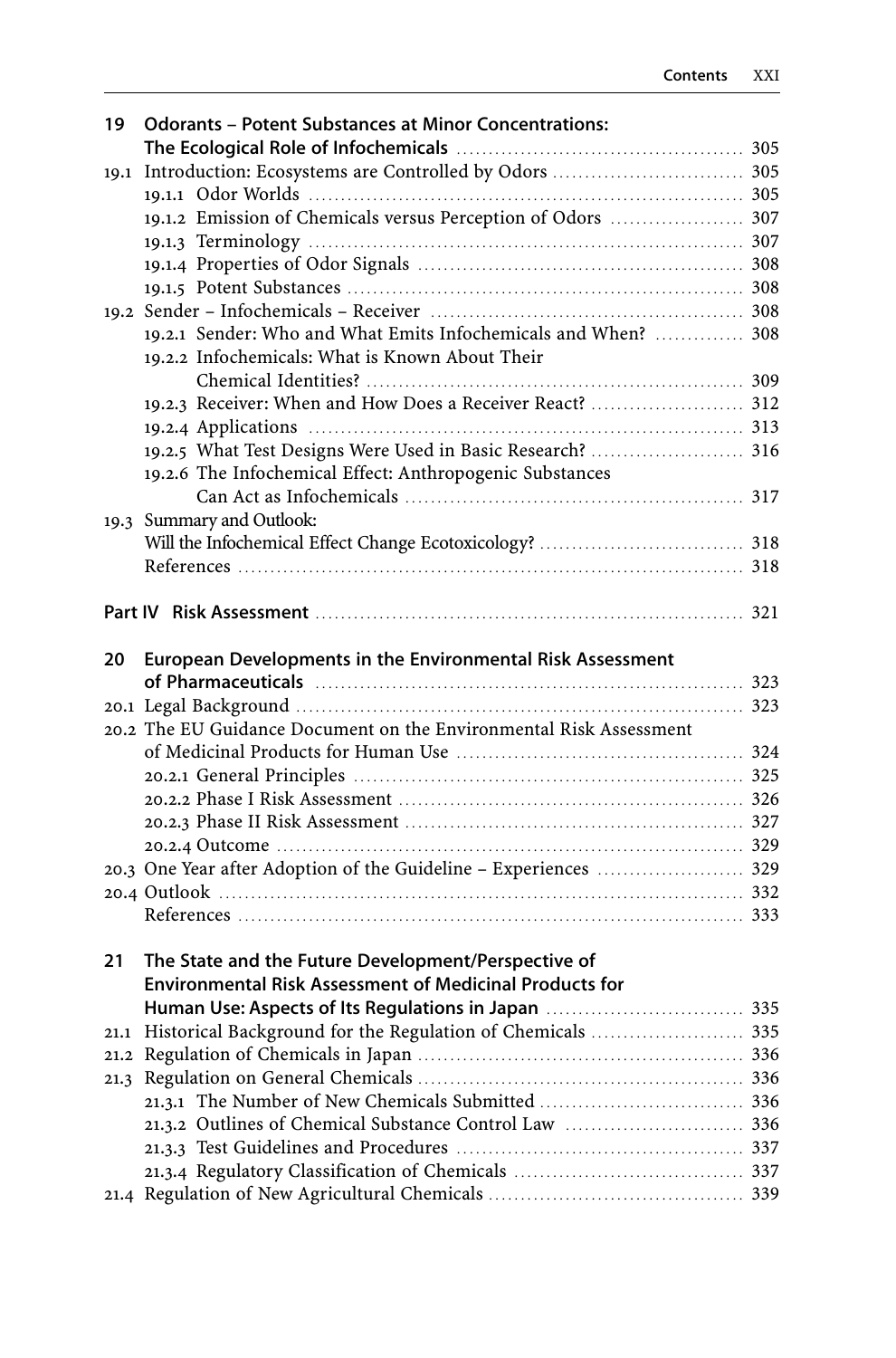|    | 21.6.1 The Status of Drug Pollution and Regulation in Japan  340             |     |
|----|------------------------------------------------------------------------------|-----|
|    | 21.6.2 Framework for Pharmaceutical Regulation  340                          |     |
|    |                                                                              |     |
|    |                                                                              |     |
|    |                                                                              |     |
| 22 | Deterministic and Probabilistic Environmental Risk Assessment                |     |
|    |                                                                              |     |
|    |                                                                              |     |
|    |                                                                              |     |
|    |                                                                              |     |
|    | 22.3.1 Environmental Exposure and Fate Assessment  347                       |     |
|    |                                                                              |     |
|    |                                                                              |     |
|    |                                                                              |     |
|    |                                                                              |     |
|    |                                                                              |     |
|    |                                                                              |     |
|    |                                                                              |     |
|    | 22.4.3 Persistence, Bioaccumulation and Toxicity Considerations  362         |     |
|    | 22.4.4 Going Probabilistic With Fewer Chronic Tests  363                     |     |
|    | 22.4.5 Including Metabolites, Going Semi-Deterministic Again  363            |     |
|    |                                                                              |     |
|    |                                                                              |     |
|    |                                                                              |     |
|    |                                                                              |     |
|    |                                                                              |     |
| 23 | <b>Comparison of Prospective and Retrospective Environmental</b>             |     |
|    |                                                                              |     |
|    |                                                                              |     |
|    | 23.2 Conceptual Approaches for the Pro- and Re-ERA of                        |     |
|    |                                                                              |     |
|    | 23.3 Examples for Pro- and Retrospective Environmental Risk Assessments  387 |     |
|    |                                                                              |     |
|    |                                                                              |     |
|    |                                                                              |     |
|    |                                                                              |     |
| 24 | Methodological Aspects Concerning the Environmental                          |     |
|    | Risk Assessment for Medicinal Products; Research Challenges  393             |     |
|    |                                                                              | 393 |
|    |                                                                              | 395 |
|    |                                                                              |     |
|    | 24.4 Risk Assessment at Registration of Human Medicines                      | 398 |
|    |                                                                              | 399 |
|    | 24.4.2 Medicines in Environmental Quality Policy and Legislation  401        |     |
|    |                                                                              | 402 |
|    |                                                                              |     |
|    |                                                                              |     |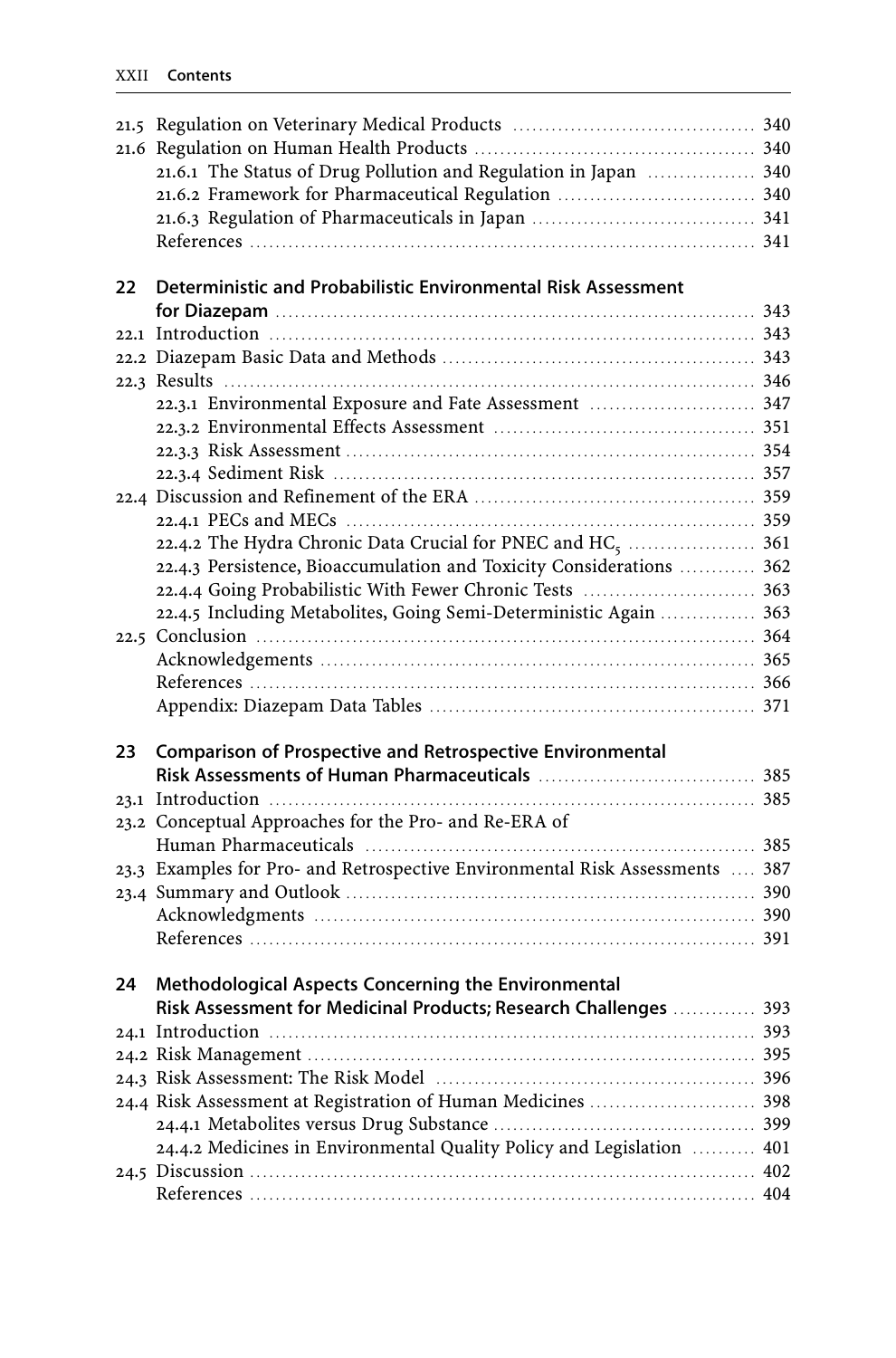| 25 | <b>Strategies for Reducing the Input of Pharmaceuticals</b>           |  |
|----|-----------------------------------------------------------------------|--|
|    |                                                                       |  |
|    |                                                                       |  |
|    |                                                                       |  |
|    |                                                                       |  |
|    |                                                                       |  |
|    |                                                                       |  |
|    |                                                                       |  |
| 26 | COST ACTION 636 Xenobiotics in the Urban Water Cycle -                |  |
|    |                                                                       |  |
|    |                                                                       |  |
|    |                                                                       |  |
|    | 26.1.2 COST Action 636 Xenobiotics in the Urban Water Cycle  420      |  |
|    |                                                                       |  |
|    |                                                                       |  |
|    | 26.3.1 Working Group 1: Identification, Sources and Fluxes  424       |  |
|    | 26.3.2 Working Group 2: Methods for Treatment  424                    |  |
|    |                                                                       |  |
|    |                                                                       |  |
|    |                                                                       |  |
|    |                                                                       |  |
| 27 | <b>Removal of Pharmaceutical Residues from</b>                        |  |
|    | Contaminated Raw Water Sources by Membrane Filtration  427            |  |
|    |                                                                       |  |
|    | 27.2 Application of Membrane Bioreactors (MBR) using                  |  |
|    |                                                                       |  |
|    | 27.3 Application of Nanofiltration (NF) and Reverse Osmosis (RO)  429 |  |
|    | 27.4 Mobile Drinking Water Purification Units (MDWPUs)  434           |  |
|    |                                                                       |  |
|    |                                                                       |  |
|    | 27.5.2 Description of the First Field Site at the Teltowkanal  440    |  |
|    | 27.5.3 Description of the Second Field Site and                       |  |
|    |                                                                       |  |
|    |                                                                       |  |
|    |                                                                       |  |
|    | 27.6.1 Results from the First Field-Trial at the Teltowkanal          |  |
|    |                                                                       |  |
|    | 27.6.2 Results from the Second Field Trial at the                     |  |
|    | Sewage Treatment Plant in Ruhleben (Berlin, Germany)  442             |  |
|    | 27.7 Conclusions and Future Applications of MDWPUs  448               |  |
|    |                                                                       |  |
|    |                                                                       |  |
|    |                                                                       |  |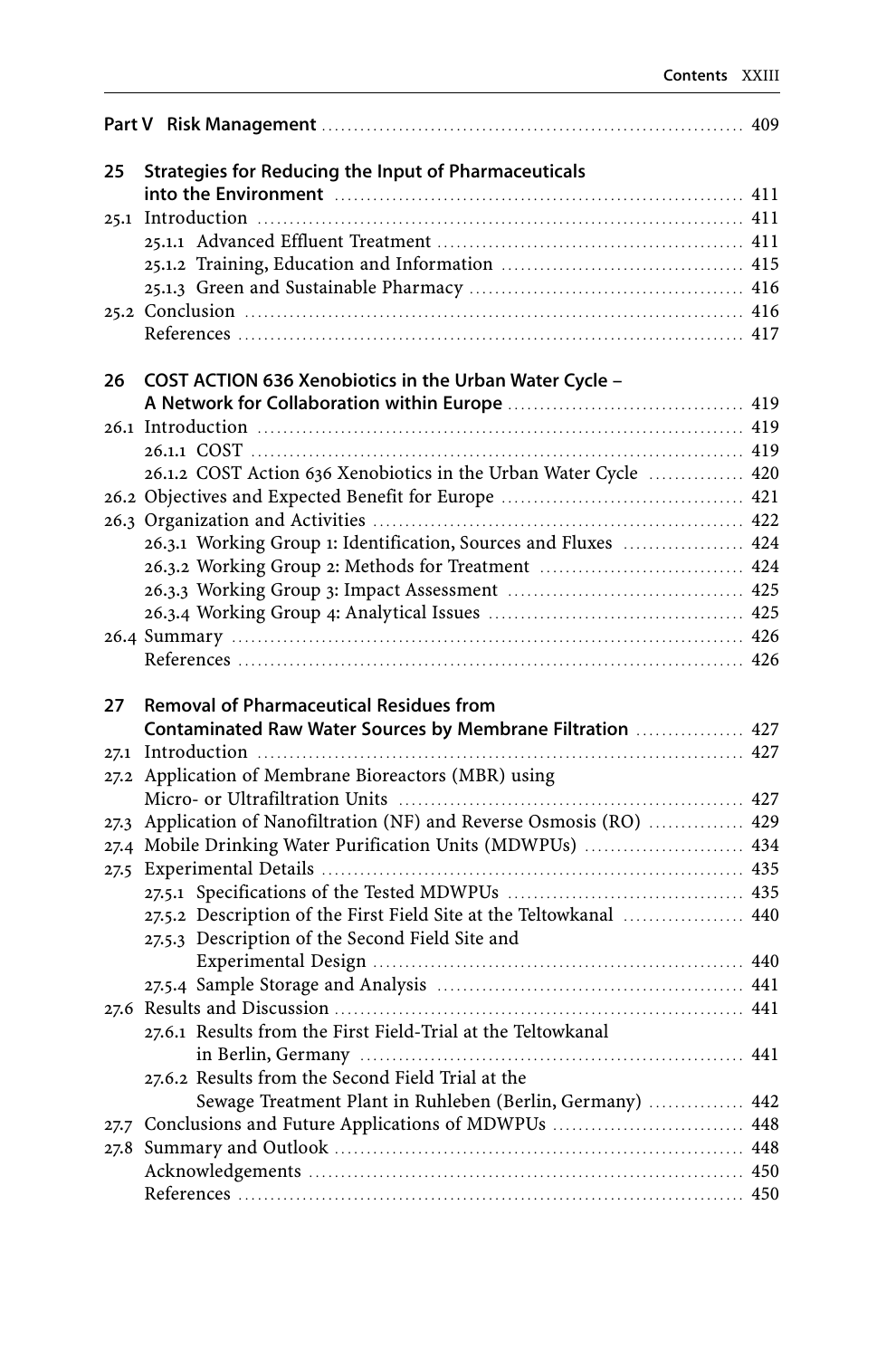| 28   | Photooxidation as Advanced Oxidation Treatment of                  |  |
|------|--------------------------------------------------------------------|--|
|      |                                                                    |  |
|      |                                                                    |  |
|      |                                                                    |  |
|      | 28.2.1 Photodegradation of Pharmaceuticals during                  |  |
|      |                                                                    |  |
|      |                                                                    |  |
|      |                                                                    |  |
|      |                                                                    |  |
|      |                                                                    |  |
| 29   | <b>Pharmaceuticals and Environment:</b>                            |  |
|      |                                                                    |  |
|      |                                                                    |  |
|      |                                                                    |  |
|      | 29.3 Collection of Unwanted Medicines in Community Pharmacies  469 |  |
|      |                                                                    |  |
|      |                                                                    |  |
|      |                                                                    |  |
|      |                                                                    |  |
|      |                                                                    |  |
| 30   | Mitigation of the Pharmaceutical Outlet into the Environment -     |  |
|      |                                                                    |  |
|      |                                                                    |  |
|      |                                                                    |  |
|      |                                                                    |  |
|      |                                                                    |  |
|      | 30.3 Assessment of Environmental Hazard and                        |  |
|      |                                                                    |  |
|      |                                                                    |  |
|      |                                                                    |  |
|      |                                                                    |  |
|      | 30.3.4 Risk or Hazard Assessment as a Basis for                    |  |
|      |                                                                    |  |
|      |                                                                    |  |
|      |                                                                    |  |
|      |                                                                    |  |
|      |                                                                    |  |
|      |                                                                    |  |
|      |                                                                    |  |
|      | 30.7 Levels of Pharmaceuticals in Drinking Water and               |  |
|      |                                                                    |  |
|      |                                                                    |  |
|      |                                                                    |  |
| 31   |                                                                    |  |
| 31.1 |                                                                    |  |
|      |                                                                    |  |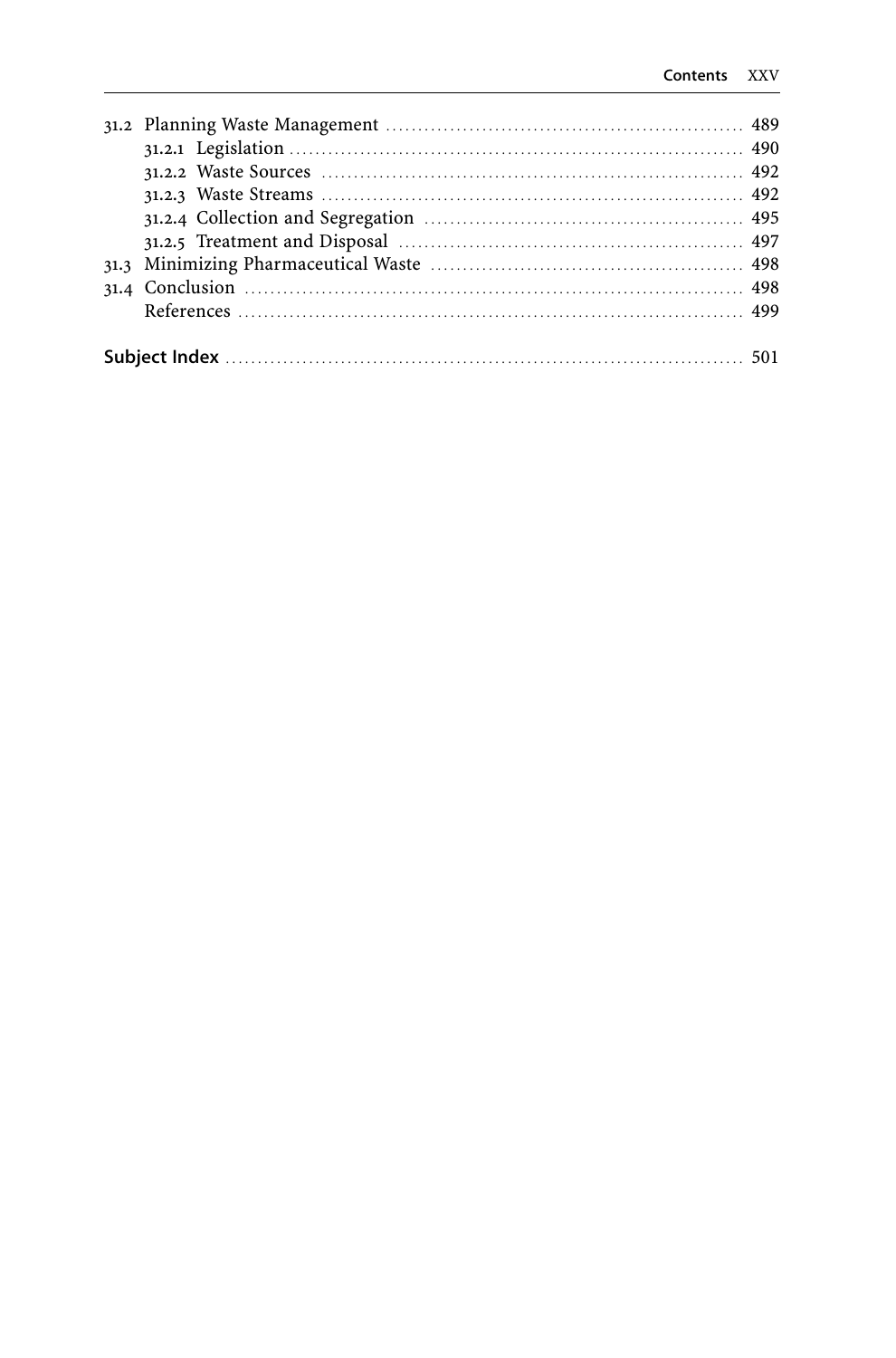## **Contributors**

*Alder, Alfredo C., Dr.* Swiss Federal Institute of Aquatic Science and Technoloy (Eawag) Überlandstr. 133 8600 Dübendorf, Switzerland alder@eawag.ch

*Backhaus, Thomas, Dr.* Department of Plant and Environmental Sciences University of Gothenburg Carl Skottbergs Gata 22B 40530 Göteborg, Sweden thomas.backhaus@dpes.gu.se

#### *Benfenati, Emilio, Dr.*

Department of Environmental Health Sciences, Mario Negri Institute for Pharmacological Research Via Eritrea 62 20157 Milan, Italy benfenati@marionegri.it

*Blanck, Hans, Prof.* Dep. of Plant and Env. Sciences Göteborg University Carls Skottsbergs Gata 22 b Box 461 40530 Göteborg, Sweden

*Boxall, Alistair B.A., Prof.* Central Sciences Laboratory Sand Hutton York Y041 1LZ, United Kingdom a.boxall@csl.gov.uk

*Bugnon, Olivier, Adjunct Prof.* Community Pharmacy Research Unit Section of Pharmaceutical Sciences University of Geneva and University of Lausanne Pharmacie PMU, Rue du Bognon 44 1011 Lausanne, Switzerland olivier.bugnon@hospvd.ch

*Calamari, Davide, Prof. Dr.* University of Insubria, Department of Structural and Functional Biology Environmental Research Group Via J. H. Dunant 3 21100 Varese VA, Italy davide.calamari@uninsurbia.it

*Castensson, Staffan, Ph.D., Assoc. Prof.* R&D Department Apoteket AB 118 81 Stockholm,Sweden staffan.castensson@apoteket.se

*Cleuvers, Michael, Dr.* Head of Business Unit Industrial Chemicals – REACh Dr. Knoell Consult GmbH Marie-Curie-Straße 8 51377 Leverkusen, Germany mcleuvers@dr-knoell-consult.com

*Cunningham, Virginia L., Dr.* ClaxoSmithKline 200 North 16th St. Philadelphia, PA 19102, USA Cunningham\_v@msn.com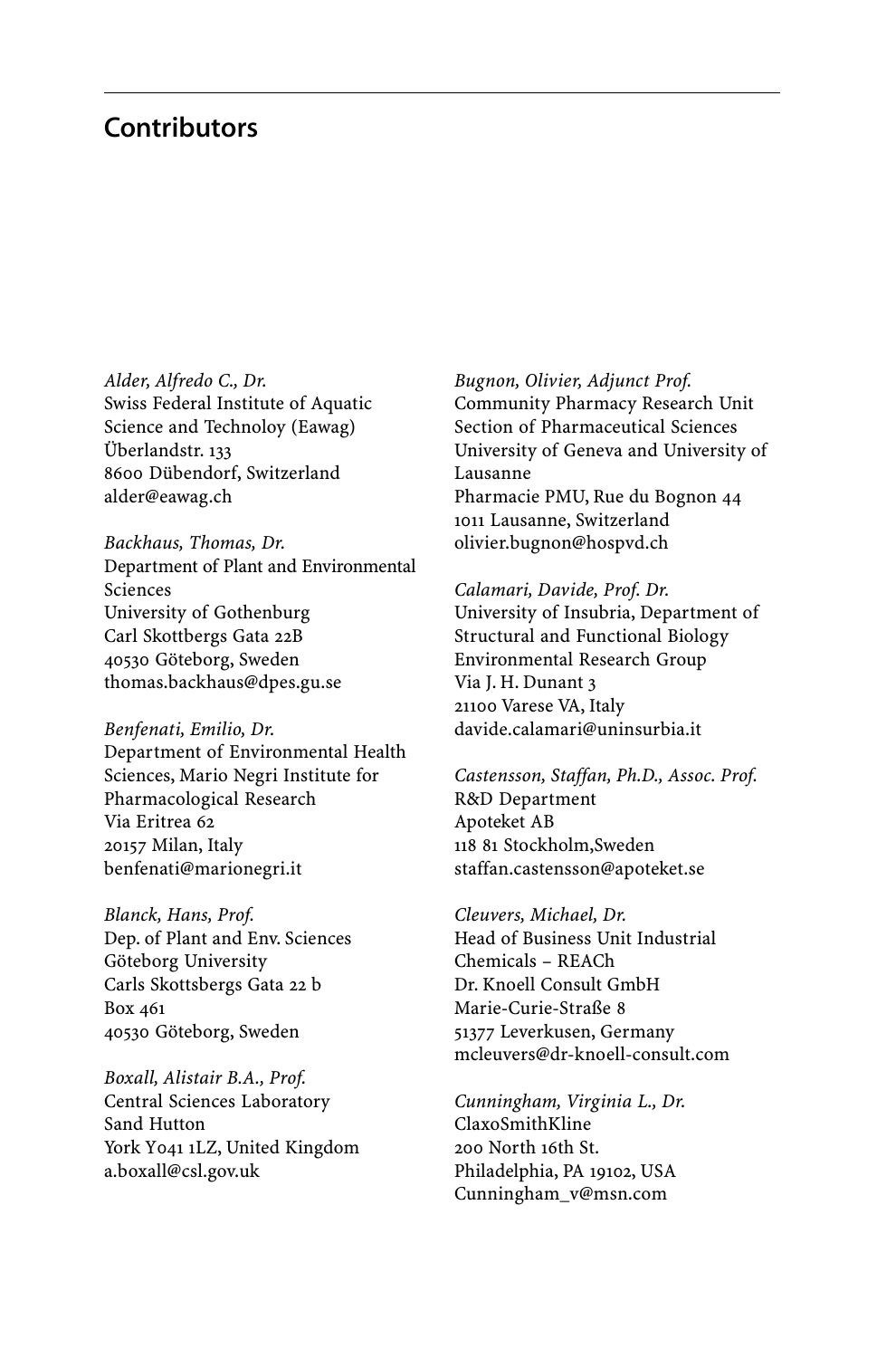*Di Guardo, Antonio, Dr.* University of Insubria Department of Structural and Functional Biology Via J. H. Dunant 3 21100 Varese VA, Italy antonio.diguardo@uninsurbia.it

*Fanelli, Roberto, Dr.* Department of Environmental Health Sciences Mario Negri Institute for Pharmacological Research Via Eritrea 62 20157 Milan, Italy fanelli@marionegri.it

*Feldmann, Dirk F., Dr.* Bausch & Lomb/Dr. Mann Pharma Brunsbüttler Damm 165-173 13581 Berlin, Germany dirk.feldmann@bausch.com

*Fenner, Kathrin, Dr.* Swiss Federal Institute of Aquatic Science and Technoloy (Eawag) Überlandstr. 133 8600 Dübendorf, Switzerland kathrin.fenner@eawag.ch

*Fent, Karl, Prof. Dr.* University of Applied Sciences Northwestern Switzerland School of Life Sciences and Swiss Federal Institute of Technology Zürich (ETHZ) Gruendenstraße 40 4132 Muttens, Switzerland karl.fent@bluewin.ch

*Fick, Jerker* Umeå University Environmental Chemistry 901 87 Umeå, Sweden jerker.fick@chem.umu.se

*Gunnarsson, Bo, Dr.* Apoteket AB Söndermalmsallén 36 118 81 Stockholm, Sweden bo.gunnarsson@apoteket.se

*Halling-Sørenson, Bent, Prof.* Faculty of Pharmaceutical Sciences Copenhagen University Universitetsparken 2 2100 Copenhagen, Denmark bhs@farma.ku.dk

*Hamscher, Gerd, Prof. Dr.* University of Veterinary Medicine, Foundation Institute for Food Toxicology Bischofsholer Damm 15 30173 Hannover, Germany gerd.hamscher@tiho-hannover.de

#### *Hartung, Jörg, Prof. Dr.*

University of Veterinary Medicine, Foundation Insitute for Animal Hygiene, Animal Welfare and Behaviour of Farm Animals Bünteweg 17p 30559 Hannover, Germany itt@tiho-hannover.de

*Heberer, Thomas, PD Dr.* Director of the Food Institute Oldenburg (LI-OL) Lower Saxony Federal State Office of Consumer Protection and Food Safety (LAVES) Martin-Niemöller-Straße 2 26133 Oldenburg, Germany Thomas.Heberer@laves.niedersachsen.de

*Henriques, Danielle Marranquiel, M.Sc.* Universidade Federal de Santa Maria Departamento de Quimica da UFSM, Prédio 18 Campus Camobi 97105-900 Santa Maria, RS, Brasil danielle@mail.ufsm.br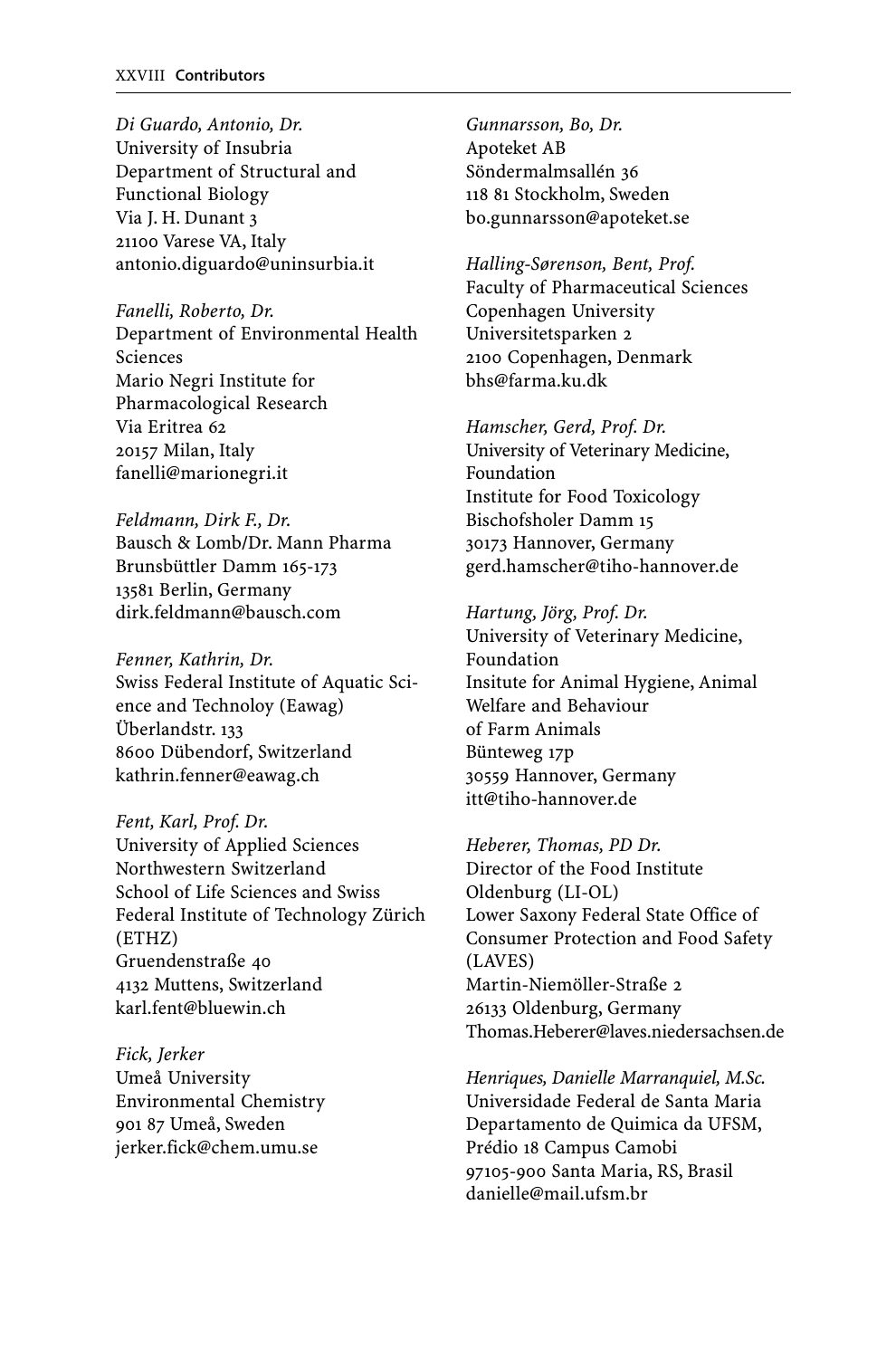*Hickmann, Silke* Umweltbundesamt Wörlitzer Platz 1 06844 Dessau-Roßlau, Germany silke.hickmann@uba.de

*Hutchinson, Thom, Prof.* Associate Director Environmental Safety Assessment AstraZeneca Global Safety, Health & Environment Brixham Environmental Laboratory Brixham, Devon TQ5 8BA United Kingdom tom.hutchinson@astrazeneca.com

*Kallenborn, Roland, Prof. Dr.* University Centre in Svalbard (UNIS) Street 230 house 1, P.O. Box 156 9171 Longyearbyen, Norway roland.kallenborn@unis.no

*Klaschka, Ursula, Prof. Dr.* University of Applied Sciences Ulm Prittwitzstr. 10 89075 Ulm, Germany Klaschka@hs-ulm.de

*Knacker, Thomas, Dr.* ECT Oekotoxikologie GmbH Böttgerstraße 2-14 65439 Flörsheim a. M., Germany th-knacker@ect.de

*Koschorreck, Jan* Umweltbundesamt Corrensplatz 1 14195 Berlin, Germany jan.koschorreck@uba.de

*Krogh, Kristine, Prof.* Faculty of Pharmaceutical Sciences Copenhagen University Universitetsparken 2 2100 Copenhagen, Denmark kak@farma.ku.dk

*Lapen, David R., Dr.* Agriculure and Agri-Food Canada Central Experimental Farm Ottawa, Ontario K1A 0C6, Canada lapend@agr.gc.ca

*Larsbo, Mats, Dr.* Department of Soil Sciences, Swedish University of Agricultural Scienes Box 7014 750 07 Uppsala, Sweden mats.larsbo@mv.slu.se

*Larsson, D. G. Joakim, PhD, Assoc. Prof.* Institute of Neurosciences and Physiology, the Sahlgrenska Academy at the University of Gothenburg Box 434 405 30, Gothenburg, Sweden joakim.larsson@fysiologi.gu.se

*Ledin, Anna Birgitta, Prof. PhD* Technical University of Denmark Department of Environmental Engineering Street Bygningstorvet, Building 115 2800 City Kgs. Lyngby, Denmark anl@env.dtu.dk

*Liebig, Markus, Dr.* ECT Oekotoxikologie GmbH Böttgerstraße 2-14 65439 Flörsheim a. M., Germany m-liebig@ect.de

*Lindberg, Richard* Umeå University Environmental Chemistry 901 87 Umeå, Sweden richard.lindberg@chem.umu.se

*Martins, Ayrton Figueiredo, Prof. Dr.* Universidade Federal de Santa Maria Departamento de Quimica da UFSM, Prédio 18, Campus Camobi 97105-900 Santa Maria, RS, Brasil martins@quimica.ufsm.br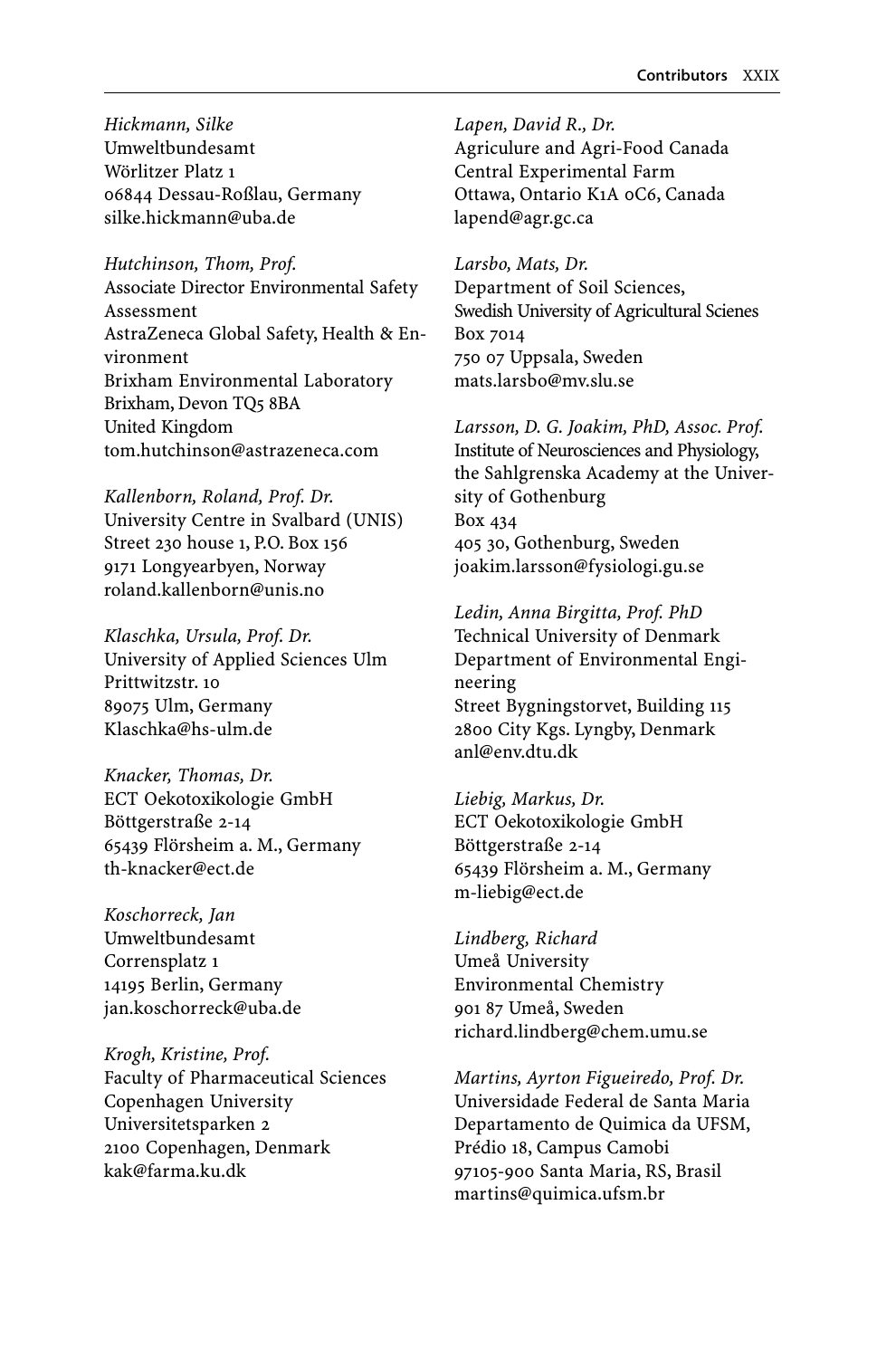*Metcalfe, Chris, Prof.* Environmental and Resource Studies Trent University 1600 West Bank Drive Peterborough, Ontario, K9J 7B8, Canada cmetcalfe@trentu.ca

*Moe, Morten K.* Norwegian Institute for Air Research (NILU) Polar Environmental Centre 9296 Tromsø, Norway mkm@nilu.no

*Moltmann, Johann F., Dr.* ECT Oekotoxikologie GmbH Böttgerstraße 2-14 65439 Flörsheim a. M., Germany j-moltmann@ect.de

*Montforts, Mark, Dr.* National Institute for Public Health and the Environment Expertise Centre for Substances P.O. Box 1 3720 BA Bilthoven, The Netherlands mark.montforts@rivm.nl

*Nentwig, Gerrit, Dr.* Insitute for Ecology, Evolution and Diversity Department Aquatic Ecotoxicology Siesmayerstraße 70 60054 Frankfurt, Germany nentwig@em.uni-frankfurt.de

*Nielsen, Kåre M.* Tromsø University Department of Pharmacy 9037 Tromsø, Norway kaare.nielsen@farmasi.uit.no *Niquille, Anne, Pharmacist PhD Candidate* Community Pharmacy Research Unit, Section of Pharmaceutical Sciences University of Geneva and University of Lausanne Pharmacie PMU, Rue du Bugnon 44 1011 Lausanne, Switzerland anne.niquille@hospvd.ch

*Patureau, Dominique, Dr.* Chargée de Recherche INRA INRA, URO50, Laboratoire de Biotechnologie de l'Environnement Avenue des Etangs 11100 Narbonne, France patureau@supagro.inra.fr

*Römbke, Jörg, Dr.* ECT Oekotoxikologie GmbH Böttgerstraße 2-14 65439 Flörsheim a. M., Germany j-roembke@ect.de

*Schmitt, Heike, PhD* IRAS, Utrecht University Yalelaan 2 3584 CM Utrecht, The Netherlands h.schmitt@uu.nl

*Silveira Frank, Carla da, M.Sc.* Universidade Federal de Santa Maria Departamento de Quimica da UFSM, Prédio 18 Campus Camobi 97105-900 Santa Maria, RS, Brasil dasilveirafrank@gmail.com

*Straub, Jürgen Oliver, Dr. EuroProBiol. CBiol. MIBiol.* F. Hoffmann-La Roche Ltd. Corporate Safety, Health & Environmental Protection CSE, 49/2.033 4070 Basel, Switzerland juerg.straub@roche.com